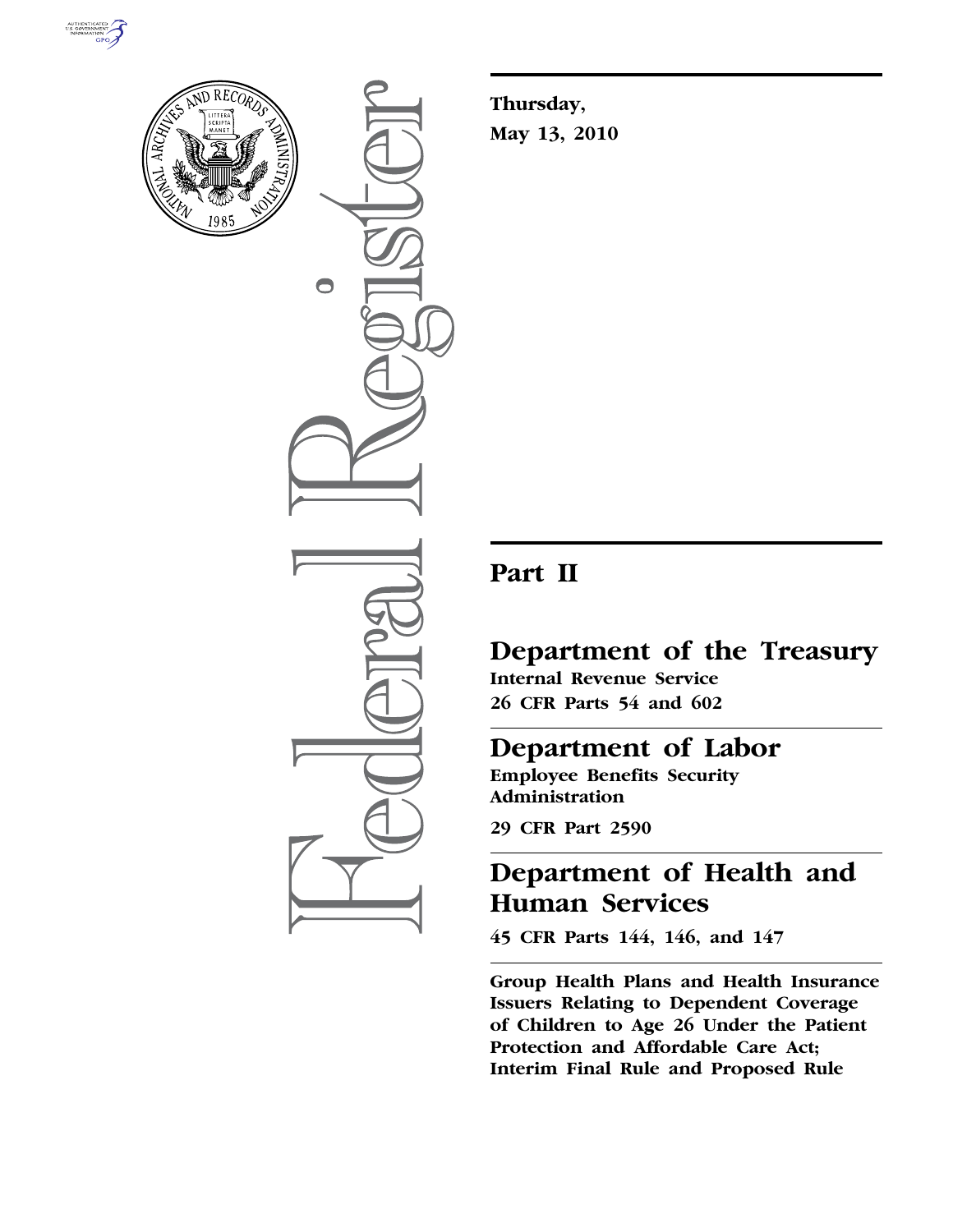## **DEPARTMENT OF THE TREASURY**

**Internal Revenue Service** 

**26 CFR Parts 54 and 602** 

**[TD 9482]** 

**RIN 1545–BJ46** 

# **DEPARTMENT OF LABOR**

**Employee Benefits Security Administration** 

# **29 CFR Part 2590**

**RIN 1210–AB41** 

# **DEPARTMENT OF HEALTH AND HUMAN SERVICES**

#### **Office of the Secretary**

**[OCIIO–4150–IFC]** 

**45 CFR Parts 144, 146, and 147** 

**RIN 0991–AB66** 

# **Interim Final Rules for Group Health Plans and Health Insurance Issuers Relating to Dependent Coverage of Children to Age 26 Under the Patient Protection and Affordable Care Act**

**AGENCY:** Internal Revenue Service, Department of the Treasury; Employee Benefits Security Administration, Department of Labor; Department of Health and Human Services. **ACTION:** Interim final rules with request for comments.

**SUMMARY:** This document contains interim final regulations implementing the requirements for group health plans and health insurance issuers in the group and individual markets under provisions of the Patient Protection and Affordable Care Act regarding dependent coverage of children who have not attained age 26.

**DATES:** *Effective date.* These interim final regulations are effective on July 12, 2010.

*Comment date.* Comments are due on or before August 11, 2010.

*Applicability date.* These interim final regulations generally apply to group health plans and group health insurance issuers for plan years beginning on or after September 23, 2010. These interim final regulations generally apply to individual health insurance issuers for policy years beginning on or after September 23, 2010.

**ADDRESSES:** Written comments may be submitted to any of the addresses specified below. Any comment that is submitted to any Department will be shared with the other Departments. Please do not submit duplicates.

All comments will be made available to the public. *Warning:* Do not include any personally identifiable information (such as name, address, or other contact information) or confidential business information that you do not want publicly disclosed. All comments are posted on the Internet exactly as received, and can be retrieved by most Internet search engines. No deletions, modifications, or redactions will be made to the comments received, as they are public records. Comments may be submitted anonymously.

*Department of Labor.* Comments to the Department of Labor, identified by RIN 1210–AB41, by one of the following methods:

• *Federal eRulemaking Portal: http:// www.regulations.gov.* Follow the instructions for submitting comments. • *E-mail: E-OHPSCA.EBSA@dol.gov.* 

• *Mail or Hand Delivery:* Office of Health Plan Standards and Compliance Assistance, Employee Benefits Security Administration, Room N–5653, U.S. Department of Labor, 200 Constitution Avenue NW., Washington, DC 20210, *Attention:* RIN 1210–AB41.

Comments received by the Department of Labor will be posted without change to *http:// www.regulations.gov* and *http:// www.dol.gov/ebsa,* and available for public inspection at the Public Disclosure Room, N–1513, Employee Benefits Security Administration, 200 Constitution Avenue, NW., Washington, DC 20210.

*Department of Health and Human Services.* In commenting, please refer to file code OCIIO–4150–IFC. Because of staff and resource limitations, we cannot accept comments by facsimile (FAX) transmission.

You may submit comments in one of four ways (please choose only one of the ways listed):

1. *Electronically.* You may submit electronic comments on this regulation to *http://www.regulations.gov.* Follow the instructions under the ''More Search Options'' tab.

2. *By regular mail.* You may mail written comments to the following address only: Office of Consumer Information and Insurance Oversight, Department of Health and Human Services, Attention: OCIIO–4150–IFC, P.O. Box 8016, Baltimore, MD 21244– 1850.

Please allow sufficient time for mailed comments to be received before the close of the comment period.

3. *By express or overnight mail.* You may send written comments to the following address only: Office of Consumer Information and Insurance Oversight, Department of Health and

Human Services, Attention: OCIIO– 4150–IFC, Mail Stop C4–26–05, 7500 Security Boulevard, Baltimore, MD 21244–1850.

4. *By hand or courier.* If you prefer, you may deliver (by hand or courier) your written comments before the close of the comment period to either of the following addresses:

a. For delivery in Washington, DC— Office of Consumer Information and Insurance Oversight, Department of Health and Human Services, Room 445– G, Hubert H. Humphrey Building, 200 Independence Avenue, SW., Washington, DC 20201 (Because access to the interior of the Hubert H. Humphrey Building is not readily available to persons without Federal government identification, commenters are encouraged to leave their comments in the OCIIO drop slots located in the main lobby of the building. A stamp-in clock is available for persons wishing to retain a proof of filing by stamping in and retaining an extra copy of the comments being filed.).

b. For delivery in Baltimore, MD— Centers for Medicare & Medicaid Services, Department of Health and Human Services, 7500 Security Boulevard, Baltimore, MD 21244–1850.

If you intend to deliver your comments to the Baltimore address, please call (410) 786–7195 in advance to schedule your arrival with one of our staff members.

Comments mailed to the addresses indicated as appropriate for hand or courier delivery may be delayed and received after the comment period.

*Submission of comments on paperwork requirements.* You may submit comments on this document's paperwork requirements by following the instructions at the end of the ''Collection of Information Requirements'' section in this document.

*Inspection of Public Comments:* All comments received before the close of the comment period are available for viewing by the public, including any personally identifiable or confidential business information that is included in a comment. We post all comments received before the close of the comment period on the following Web site as soon as possible after they have been received: *http:// www.regulations.gov.* Follow the search instructions on that Web site to view public comments.

Comments received timely will also be available for public inspection as they are received, generally beginning approximately three weeks after publication of a document, at the headquarters of the Centers for Medicare & Medicaid Services, 7500 Security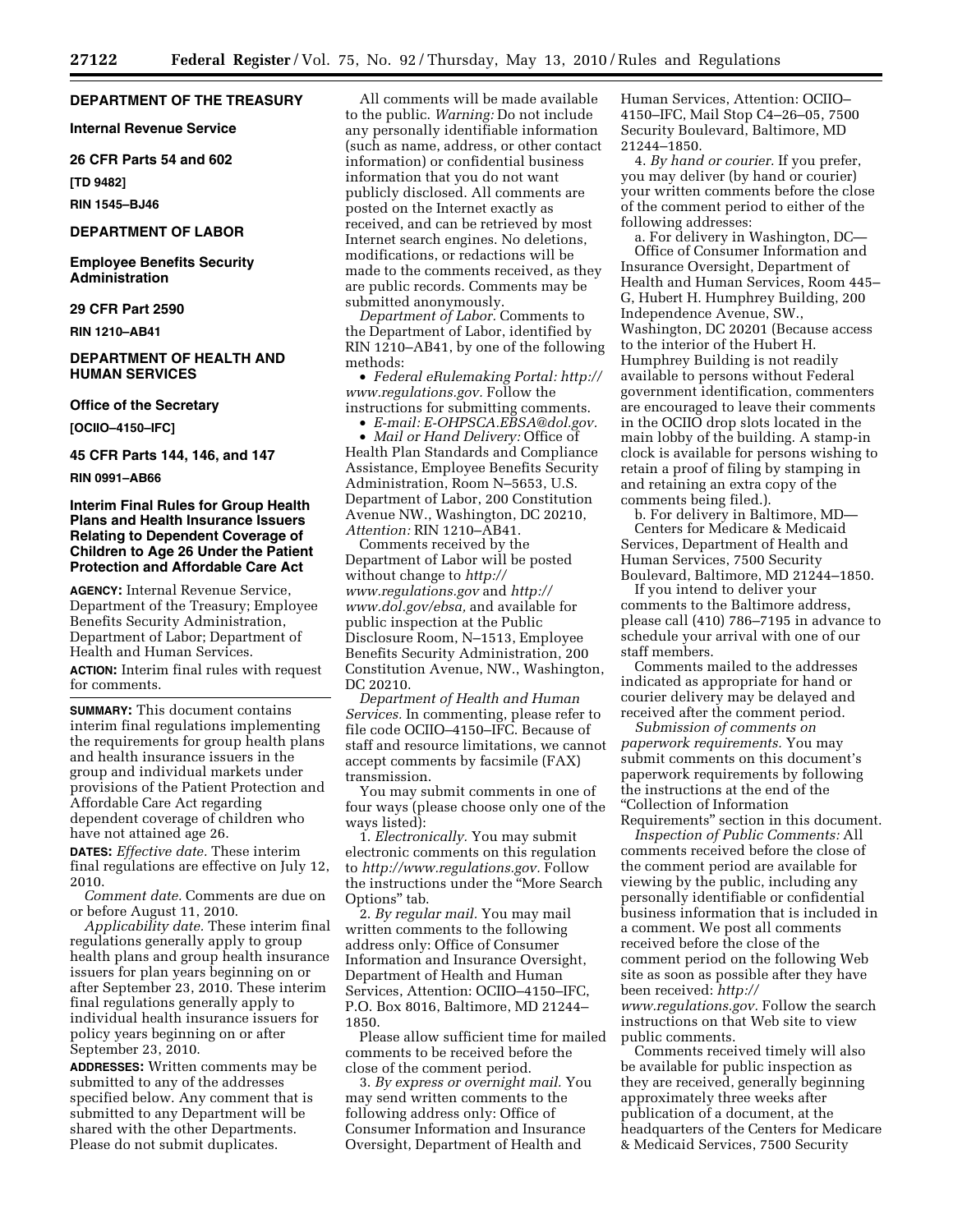Boulevard, Baltimore, Maryland 21244, Monday through Friday of each week from 8:30 a.m. to 4 p.m. EST. To schedule an appointment to view public comments, phone 1–800–743–3951.

*Internal Revenue Service.* Comments to the IRS, identified by REG–114494– 10, by one of the following methods:

• *Federal eRulemaking Portal: http:// www.regulations.gov.* Follow the instructions for submitting comments.

• *Mail:* CC:PA:LPD:PR (REG–114494– 10), room 5205, Internal Revenue Service, P.O. Box 7604, Ben Franklin Station, Washington, DC 20044.

• *Hand or courier delivery:* Monday through Friday between the hours of 8 a.m. and 4 p.m. to: CC:PA:LPD:PR (REG–114494–10), Courier's Desk, Internal Revenue Service, 1111 Constitution Avenue, NW., Washington DC 20224.

All submissions to the IRS will be open to public inspection and copying in room 1621, 1111 Constitution Avenue, NW., Washington, DC from 9 a.m. to 4 p.m.

**FOR FURTHER INFORMATION CONTACT:**  Amy Turner or Beth Baum, Employee Benefits Security Administration, Department of Labor, at (202) 693–8335; Karen Levin, Internal Revenue Service, Department of the Treasury, at (202) 622–6080; Jim Mayhew, Office of Consumer Information and Insurance Oversight, Department of Health and Human Services, at (410) 786–1565.

*Customer Service Information:*  Individuals interested in obtaining information from the Department of Labor concerning employment-based health coverage laws may call the EBSA Toll-Free Hotline at 1–866–444–EBSA (3272) or visit the Department of Labor's Web site (*http://www.dol.gov/ebsa*). In addition, information from HHS on private health insurance for consumers can be found on the Centers for Medicare & Medicaid Services (CMS) Web site (*http://www.cms.hhs.gov/ HealthInsReformforConsume/ 01*\_*Overview.asp*).

# **SUPPLEMENTARY INFORMATION:**

#### **I. Background**

The Patient Protection and Affordable Care Act (the Affordable Care Act), Public Law 111–148, was enacted on March 23, 2010; the Health Care and Education Reconciliation Act (the Reconciliation Act), Public Law 111– 152, was enacted on March 30, 2010. The Affordable Care Act and the Reconciliation Act reorganize, amend, and add to the provisions of part A of title XXVII of the Public Health Service Act (PHS Act) relating to group health plans and health insurance issuers in

the group and individual markets. The term "group health plan" includes both insured and self-insured group health plans.1 The Affordable Care Act adds section 715 to the Employee Retirement Income Security Act (ERISA) and section 9815 to the Internal Revenue Code (the Code) to make the provisions of part A of title XXVII of the PHS Act applicable under ERISA and the Code to group health plans, and health insurance issuers providing health insurance coverage in connection with group health plans, as if those provisions of the PHS Act were included in ERISA and the Code. The PHS Act sections incorporated by this reference are sections 2701 through 2728. PHS Act sections 2701 through 2719A are substantially new, though they incorporate some provisions of prior law. PHS Act sections 2722 through 2728 are sections of prior law renumbered with some, mostly minor, changes. Section 1251 of the Affordable Care Act, as modified by section 10103 of the Affordable Care Act and section 2301 of the Reconciliation Act, specifies that certain plans or coverage existing as of the date of enactment (*i.e.,*  grandfathered health plans) are subject to only certain provisions.

Subtitles A and C of title I of the Affordable Care Act amend the requirements of title XXVII of the PHS Act (changes to which are incorporated into ERISA section 715). The preemption provisions of ERISA section 731 and PHS Act section 2724 2 (implemented in 29 CFR 2590.731(a) and 45 CFR 146.143(a)) apply so that the requirements of the Affordable Care Act are not to be ''construed to supersede any provision of State law which establishes, implements, or continues in effect any standard or requirement solely relating to health insurance issuers in connection with group or individual health insurance coverage except to the extent that such standard or requirement prevents the application of a requirement'' of the Affordable Care Act. Accordingly, State laws that impose on health insurance issuers stricter requirements than those imposed by the Affordable Care Act will not be superseded by the Affordable Care Act.

The Departments of Health and Human Services, Labor, and the Treasury (the Departments) expect to issue regulations implementing the revised PHS Act sections 2701 through 2719A in several phases. The first publication in this series was a Request for Information relating to the medical loss ratio provisions of PHS Act section 2718, published in the **Federal Register**  on April 14, 2010 (75 FR 19297). These interim final regulations are being published to implement PHS Act section 2714 (requiring dependent coverage of children to age 26). PHS Act section 2714 generally is effective for plan years (in the individual market, policy years) beginning on or after September 23, 2010, which is six months after the March 23, 2010 date of enactment of the Affordable Care Act.3 The implementation of other provisions of PHS Act sections 2701 through 2719A and section 1251 of the Affordable Care Act will be addressed in future regulations.

Because subtitles A and C of title I of the Affordable Care Act contain requirements that are applicable to both the group and individual health insurance markets, it would be duplicative to insert the requirements into both the existing 45 CFR part 146 (Requirements for the Group Health Insurance Market) and 45 CFR part 148 (Requirements for the Individual Health Insurance Market). Accordingly, these interim final regulations create a new part 147 in subchapter B of 45 CFR to implement the provisions of the Affordable Care Act. The provisions of the Affordable Care Act, to the extent that they apply to group health plans and group health insurance coverage, are also implemented under new regulations added to 29 CFR part 2590 and 26 CFR part 54.

#### **II. Overview of the Regulations**

*A. PHS Act Section 2714, Continued Eligibility of Children Until Age 26 (26 CFR 54.9815–2714, 29 CFR 2590.715– 2714, 45 CFR 147.120)* 

Section 2714 of the PHS Act, as added by the Affordable Care Act (and amended by the Reconciliation Act), and these interim final regulations provide that a plan or issuer that makes available dependent coverage 4 of children must make such coverage available for children until attainment

 $^{\rm 1}\!$  The term "group health plan" is used in title XXVII of the PHS Act, part 7 of ERISA, and chapter 100 of the Code, and is distinct from the term "health plan", as used in other provisions of title I of the Affordable Care Act. The term ''health plan'' does not include self-insured group health plans.

<sup>2</sup>Code section 9815 incorporates the preemption provisions of PHS Act section 2724. Prior to the Affordable Care Act, there were no express preemption provisions in chapter 100 of the Code.

<sup>3</sup>*See* section 1004 of the Affordable Care Act. 4For purposes of these interim final regulations, dependent coverage means coverage of any individual under the terms of a group health plan, or group or individual health insurance coverage, because of the relationship to a participant (in the individual market, primary subscriber).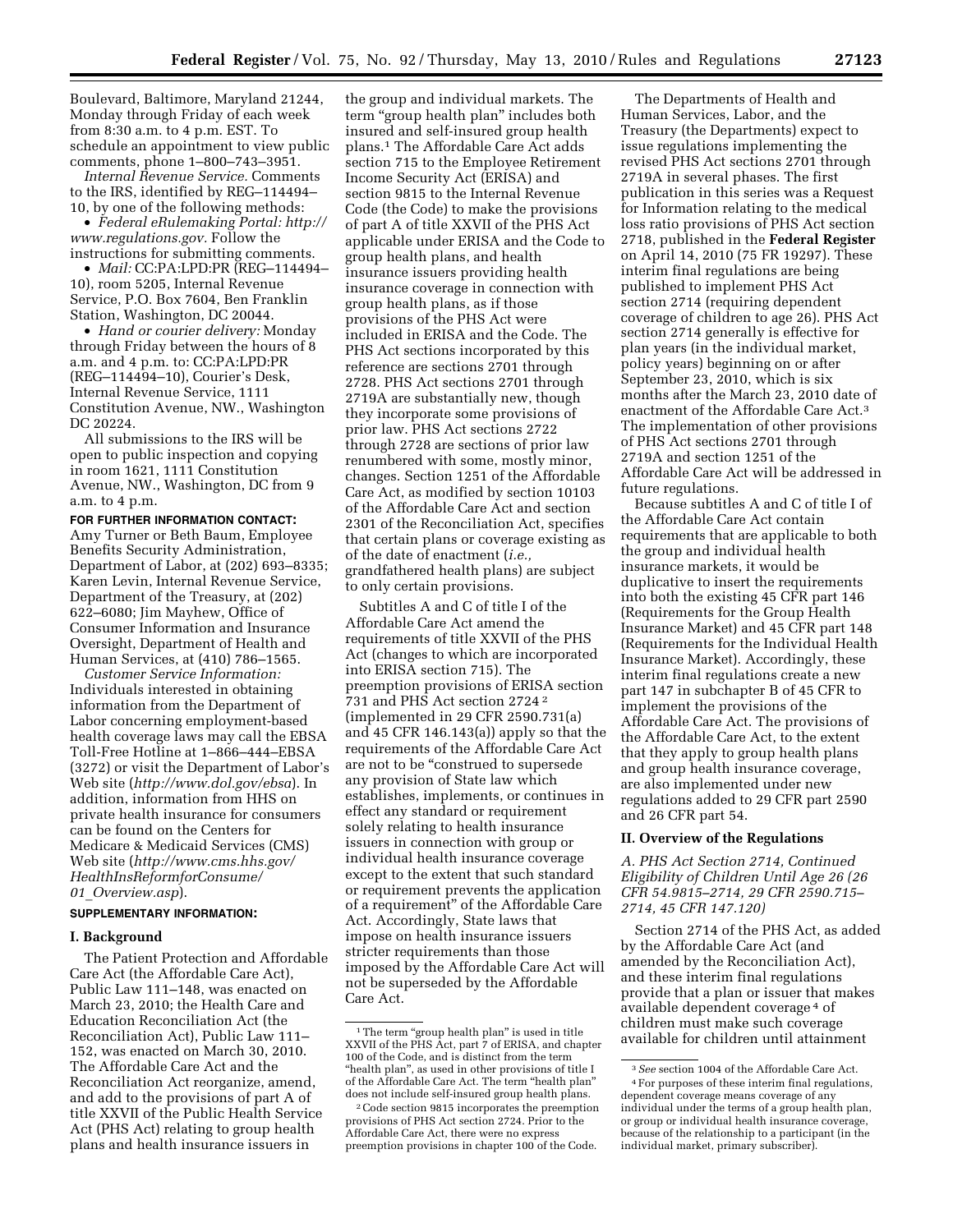of 26 years of age. The statute also requires the issuance of regulations to ''define the dependents to which coverage shall be made available'' under this rule.

Many group health plans that provide dependent coverage limit the coverage to health coverage excludible from employees' gross income for income tax purposes. Thus, dependent coverage is limited to employees' spouses and employees' children that qualify as dependents for income tax purposes. Consequently, these plans often condition dependent coverage, in addition to the age of the child, on student status, residency, and financial support or other factors indicating dependent status. However, with the expansion of dependent coverage required by the Affordable Care Act to children until age 26, conditioning coverage on whether a child is a tax dependent or a student, or resides with or receives financial support from the parent, is no longer appropriate in light of the correlation between age and these factors. Therefore, these interim final regulations do not allow plans or coverage to use these requirements to deny dependent coverage to children. Because the statute does not distinguish between coverage for minor children and coverage for adult children under age 26, these factors also may not be used to determine eligibility for dependent coverage for minor children.

Accordingly, these interim final regulations clarify that, with respect to children who have not attained age 26, a plan or issuer may not define dependent for purposes of eligibility for dependent coverage of children other than in terms of the relationship between the child and the participant (in the individual market, the primary subscriber). Examples of factors that cannot be used for defining dependent for purposes of eligibility (or continued eligibility) include financial dependency on the participant or primary subscriber (or any other person), residency with the participant or primary subscriber (or any other person), student status, employment, eligibility for other coverage, or any combination of these. These interim final regulations also provide that the terms of the plan or policy for dependent coverage cannot vary based on the age of a child, except for children age 26 or older. Examples illustrate that surcharges for coverage of children under age 26 are not allowed except where the surcharges apply regardless of the age of the child (up to age 26) and that, for children under age 26, the plan cannot vary benefits based on the age of the child. The Affordable Care Act, as

originally enacted, required plans and issuers to make dependent coverage available only to a child ''who is not married.'' This language was struck by section 2301(b) of the Reconciliation Act. Accordingly, under these interim final regulations, plans and issuers may not limit dependent coverage based on whether a child is married. (However, a plan or issuer is not required under these interim final regulations to cover the spouse of an eligible child).

The statute and these interim final regulations provide that nothing in PHS Act section 2714 requires a plan or issuer to make available coverage for a child of a child receiving dependent coverage.

Under section 1004(d) of the Reconciliation Act and IRS Notice 2010–38 (released to the public on April 27, 2010 and scheduled to be published in 2010–20 Internal Revenue Bulletin, May 17, 2010), employers may exclude from the employee's income the value of any employer-provided health coverage for an employee's child for the entire taxable year the child turns 26 if the coverage continues until the end of that taxable year. This means that if a child turns 26 in March, but stays on the plan past December 31st (the end of most people's taxable year), the health benefits up to December 31st can be excluded for tax purposes.

*Application to grandfathered health plans.* Under the statute and these interim final regulations, the requirement to make available dependent coverage for children who have not attained age 26 generally applies to all group health plans and health insurance issuers offering group or individual health insurance coverage whether or not the plan or health insurance coverage qualifies as a grandfathered health plan 5 under section 1251 of the Affordable Care Act, for plan years (in the individual market, policy years) beginning on or after September 23, 2010. However, in accordance with section 2301(a) of the Reconciliation Act, for plan years beginning before January 1, 2014, these interim final regulations provide that a grandfathered health plan that is a group health plan that makes available dependent coverage of children may exclude an adult child who has not attained age 26 from coverage only if the child is eligible to enroll in an employer-sponsored health plan (as

defined in section 5000A(f)(2) of the Code) other than a group health plan of a parent. In the case of an adult child who is eligible for coverage under the plans of the employers of both parents, neither plan may exclude the adult child from coverage based on the fact that the adult child is eligible to enroll in the plan of the other parent's employer.

Regulations relating to grandfathered health plans under section 1251 of the Affordable Care Act are expected to be published in the very near future. The Departments anticipate that the regulations will make clear that changes to plan or policy terms to comply with PHS Act section 2714 and these interim final regulations, including voluntary compliance before plan years (in the individual market, policy years) beginning on or after September 23, 2010, will not cause a plan or health insurance coverage to lose grandfathered health plan status for any purpose under the Affordable Care Act, as amended.

*Transitional Rule.* Prior to the applicability date of PHS Act section 2714, a child who was covered under a group health plan or health insurance coverage as a dependent may have lost eligibility under the plan (or coverage) due to age prior to age 26. Moreover, if, when a parent first became eligible for coverage, a child was under age 26 but older than the age at which the plan (or coverage) stopped covering children, the child would not have become eligible for the plan (or coverage). When the provisions of section 2714 become applicable, a plan or issuer can no longer exclude coverage for the child prior to age 26 irrespective of whether or when that child was enrolled in the plan (or coverage). Also, a child of a primary subscriber with family coverage in the individual market may be entitled to an opportunity to enroll if the child previously lost coverage due to age while other family members retained the coverage.<sup>6</sup>

Accordingly, these interim final regulations provide transitional relief for a child whose coverage ended, or who was denied coverage (or was not

<sup>5</sup>Section 1251 of the Affordable Care Act, as modified by section 10103 of the Affordable Care Act and section 2301 of the Reconciliation Act, specifies that certain plans or coverage existing as of the March 23, 2010 date of enactment (*i.e.,*  grandfathered health plans) are subject to only certain provisions.

<sup>6</sup> In the group market, section 9802(a) of the Code, section 702(a) of ERISA, and section 2705 of the PHS Act provide that a plan or issuer cannot impose any rule for eligibility for benefits (including any rule excluding coverage) based on a health factor, including a preexisting condition. These rules were added by HIPAA and generally became applicable for group health plans for plan years beginning on or after July 1, 1997. Similar guidance regarding re-enrollment rights for individuals previously denied coverage due to a health factor was issued by the Departments of the Treasury, Labor, and HHS on December 29, 1997, at 62 FR 67689 and on January 8, 2001 at 66 FR 1378, 1403, 1410, 1418.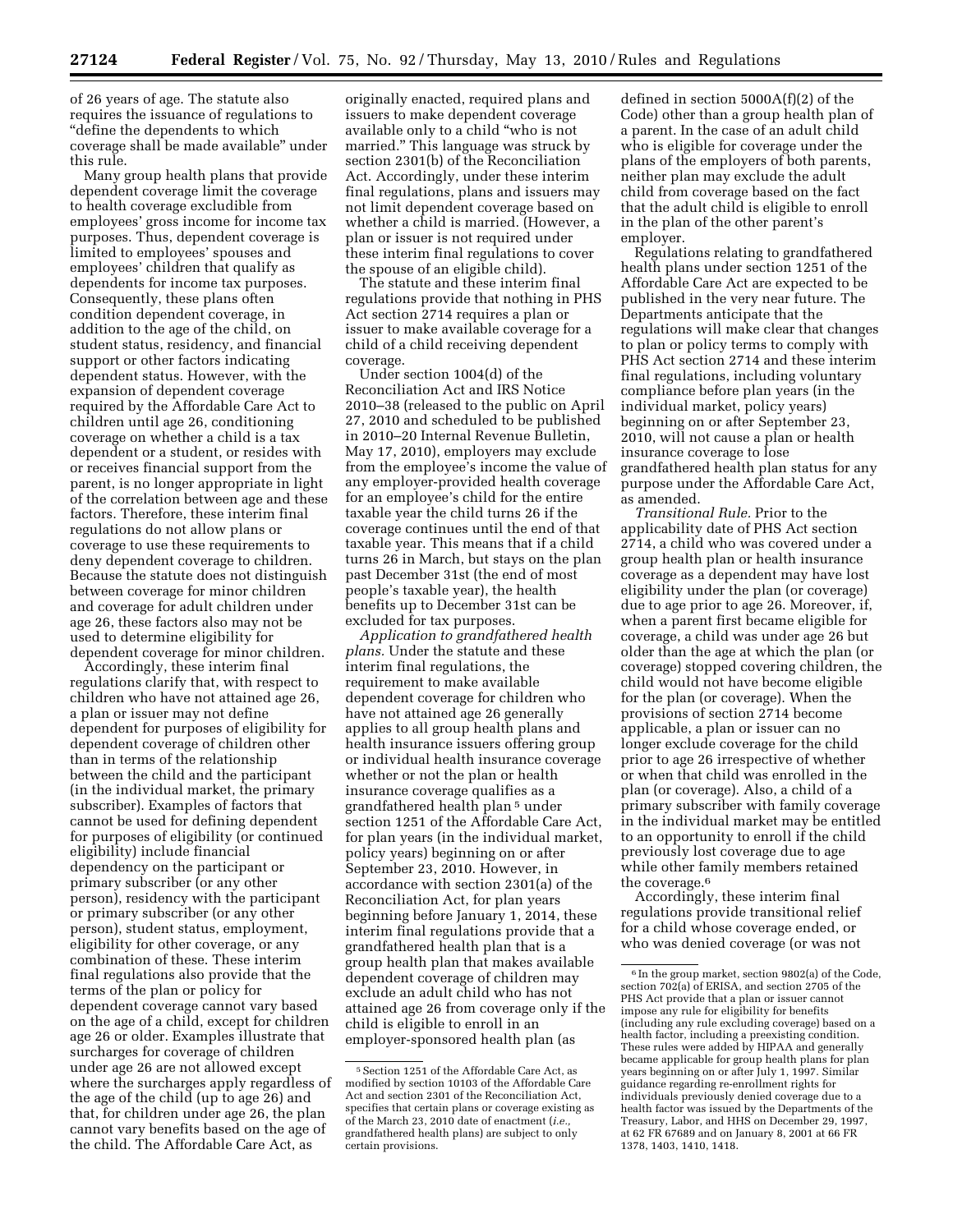eligible for coverage) under a group health plan or health insurance coverage because, under the terms of the plan or coverage, the availability of dependent coverage of children ended before the attainment of age 26.

These interim final regulations require a plan or issuer to give such a child an opportunity to enroll that continues for at least 30 days (including written notice of the opportunity to enroll), regardless of whether the plan or coverage offers an open enrollment period and regardless of when any open enrollment period might otherwise occur. This enrollment opportunity (including the written notice) must be provided not later than the first day of the first plan year (in the individual market, policy year) beginning on or after September 23, 2010. Thus, many plans can use their existing annual enrollment periods (which commonly begin and end before the start of the plan year) to satisfy the enrollment opportunity requirement. If the child is enrolled, coverage must begin not later than the first day of the first plan year (in the individual market, policy year) beginning on or after September 23, 2010, even if the request for enrollment is made after the first day of the plan year. In subsequent years, dependent coverage may be elected for an eligible child in connection with normal enrollment opportunities under the plan or coverage.

Under these interim final regulations, the notice may be provided to an employee on behalf of the employee's child (in the individual market, to a primary subscriber on behalf of the primary subscriber's child). In addition, for a group health plan or group health insurance coverage, the notice may be included with other enrollment materials that a plan distributes to employees, provided the statement is prominent. For a group health plan or group health insurance coverage, if a notice satisfying these requirements is provided to an employee whose child is entitled to an enrollment opportunity, the obligation to provide the notice of enrollment opportunity with respect to that child is satisfied for both the plan and the issuer.

Any child enrolling in group health plan coverage pursuant to this enrollment right must be treated as a special enrollee, as provided under the regulations interpreting the HIPAA portability provisions.7 Accordingly, the child must be offered all the benefit

packages available to similarly situated individuals who did not lose coverage by reason of cessation of dependent status. The child also cannot be required to pay more for coverage than similarly situated individuals who did not lose coverage by reason of cessation of dependent status.

The Departments have been informed that many health insurance issuers have announced that they will allow continued coverage of adult children before such coverage is required by the Affordable Care Act. A plan or issuer that allows continued coverage of adult children before being required to do so by the Affordable Care Act is not required to provide the enrollment opportunity with respect to children who do not lose coverage.

Examples in these interim final regulations illustrate the application of these transitional rules. One example illustrates that, if a child qualifies for an enrollment opportunity under this section and the parent is not enrolled but is otherwise eligible for enrollment, the plan must provide an opportunity to enroll the parent, in addition to the child. Similarly, another example illustrates that, if a plan has more than one benefit package option, a child qualifies for enrollment under this section, and the parent is enrolled in one benefit package option, the plan must provide an opportunity to enroll the child in any benefit package option for which the child is otherwise eligible (thus allowing the parent to switch benefit package options). Another example illustrates that a child who qualifies for an enrollment opportunity under this section and who is covered under a COBRA continuation provision must be given the opportunity to enroll as a dependent of an active employee (*i.e.,* other than as a COBRA-qualified beneficiary). In this situation, if the child loses eligibility for coverage due to a qualifying event (including aging out of coverage at age 26), the child has another opportunity to elect COBRA continuation coverage. (If the qualifying event is aging out, the COBRA continuation coverage could last 36 months from the loss of eligibility that relates to turning age 26.) The final example in this section illustrates that an employee who joined a plan prior to the applicability date of PHS Act section 2714, and has a child who never enrolled because the child was too old under the terms of the plan but has not yet turned 26, must be provided an opportunity to enroll the child under this section even though the child was not previously covered under the plan. If the parent is no longer eligible for coverage under the plan (for example, if

the parent has ceased employment with the plan sponsor) as of the first date on which the enrollment opportunity would be required to be given, the plan would not be required to enroll the child.

# *B. Conforming Changes Under the PHS Act*

# 1. References to the Public Health Service Act

Conforming changes to references to sections of title XXVII of the PHS Act are made throughout parts 144 and 146 of title 45 of the Code of Federal Regulations to reflect the renumbering of certain sections by the Affordable Care Act.

#### 2. Definitions (45 CFR 144.103)

These interim final regulations define ''policy year'' as the 12-month period that is designated in the policy documents of individual health insurance coverage. If the policy document does not designate a policy year (or no such document is available), then the policy year is the deductible or limit year used under the coverage. If deductibles or other limits are not imposed on a yearly basis, the policy year is the calendar year. The Affordable Care Act uses the term "plan year" in referring to the period of coverage in both the individual and group health insurance markets. The term ''plan year'', however, is generally used in the group health insurance market. Accordingly, these interim final regulations substitute the term ''policy year" for "plan year" in defining the period of coverage in the individual health insurance market.

# **III. Interim Final Regulations and Request for Comments**

Section 9833 of the Code, section 734 of ERISA, and section 2792 of the PHS Act authorize the Secretaries of the Treasury, Labor, and HHS (collectively, the Secretaries) to promulgate any interim final rules that they determine are appropriate to carry out the provisions of chapter 100 of the Code, part 7 of subtitle B of title I of ERISA, and part A of title XXVII of the PHS Act, which include PHS Act sections 2701 through 2728 and the incorporation of those sections into ERISA section 715 and Code section 9815.

In addition, under Section 553(b) of the Administrative Procedure Act (APA) (5 U.S.C. 551 *et seq.*) a general notice of proposed rulemaking is not required when an agency, for good cause, finds that notice and public comment thereon are impracticable, unnecessary, or contrary to the public interest. The

<sup>7</sup>HIPAA is the Health Insurance Portability and Accountability Act of 1996 (Public Law 104–191). Regulations regarding the treatment of HIPAA special enrollees are included at 26 CFR 54.9801– 6(d), 29 CFR 2590.701–6(d), and 45 CFR 146.117(d).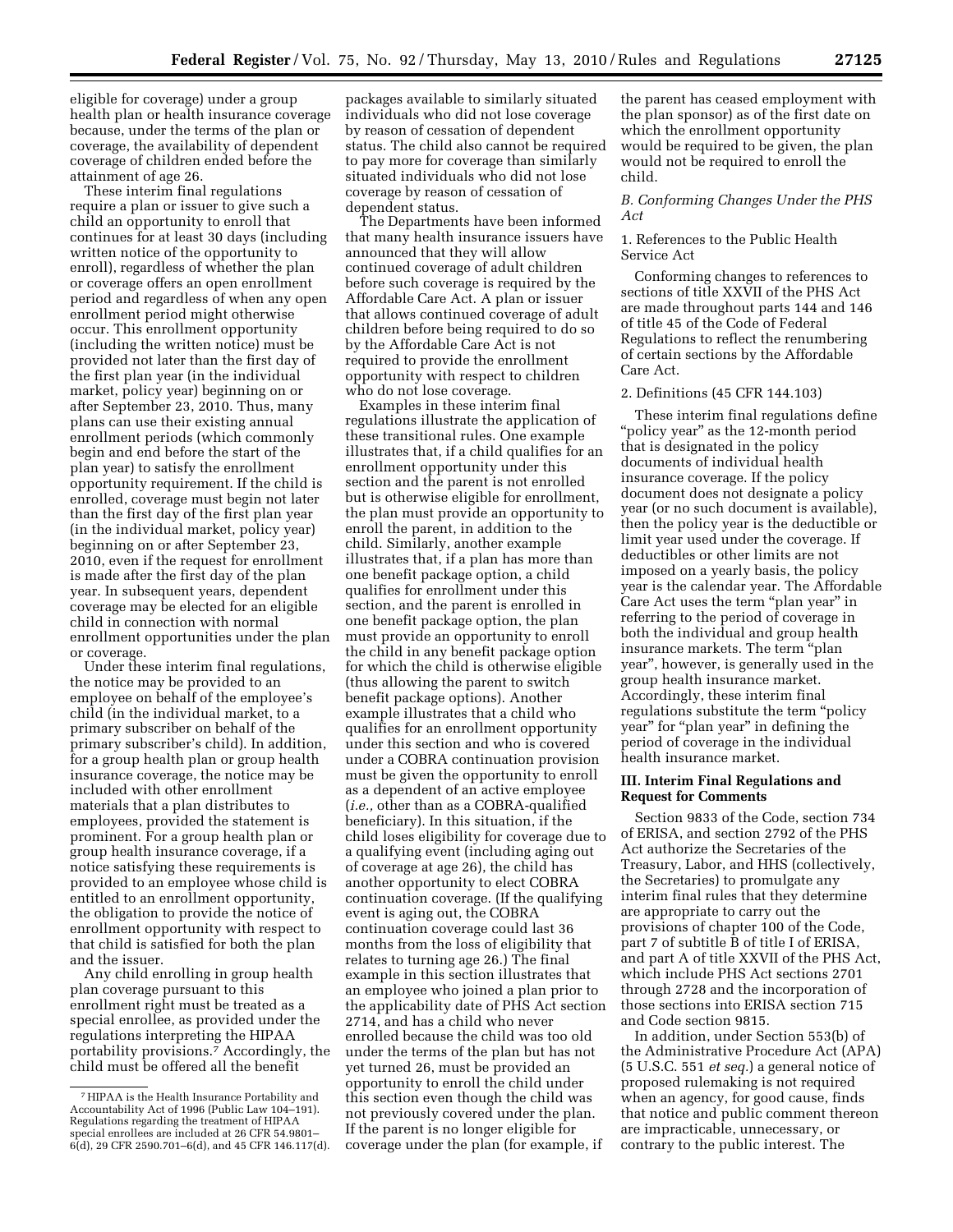provisions of the APA that ordinarily require a notice of proposed rulemaking do not apply here because of the specific authority granted by section 9833 of the Code, section 734 of ERISA, and section 2792 of the PHS Act. However, even if the APA was applicable, the Secretaries have determined that it would be impracticable and contrary to the public interest to delay putting the provisions in these interim final regulations in place until a full public notice and comment process is completed. The statutory requirement implemented in these interim final regulations was enacted on March 23, 2010, and applies for plan years (in the individual market, policy years) beginning on or after September 23, 2010. Having a binding rule in effect is critical to ensuring that individuals entitled to the new protections being implemented have these protections uniformly applied.

Moreover, the provisions in these interim final regulations require lead time for implementation. These interim final regulations require that an enrollment period be provided no later than the first day the obligation to allow dependent children to enroll until attainment of age 26 takes effect. Preparations presumably would have to be made to put such an enrollment process in place. Group health plans and health insurance issuers also would have to take the cost associated with this new obligation into account in establishing their premiums, and in making other changes to the designs of plan or policy benefits, and any such premiums and changes would have to receive necessary approvals in advance of the plan or policy year in question.

For the foregoing reasons, the Departments have determined that it is essential to provide certainty about what will be required of group health plans and health insurance issuers under the statutory requirements implemented in binding regulations as far in advance of September 23, 2010 as possible. This makes it impracticable to engage in full notice and comment rulemaking before putting regulations into effect, and in the public interest to do so through interim final regulations under which the public will have an opportunity for comment, but that opportunity will not delay putting rules in effect (a delay that could possibly last past September 23, 2010).

Issuance of proposed regulations would not be sufficient because the proposed regulations would not be binding, and different group health plans or health insurance issuers could interpret the statutory language in different ways. Had the Departments

published a notice of proposed rulemaking, provided for a 60-day comment period, and only then prepared final regulations, which would be subject to a 60-day delay in effective date, it is unlikely that it would have been possible to have final regulations in effect before late September, when these requirements could be in effect for some plans or policies. It therefore is in the public interest that these interim final regulations be in effect and apply when the statutory protections being implemented apply.

## **IV. Economic Impact and Paperwork Burden**

#### *A. Summary—Department of Labor and Department of Health and Human Services*

As stated earlier in this preamble, these interim final regulations implement PHS Act section 2714, which requires plans or issuers that make dependent coverage available for children to continue to make such coverage available for an adult child until the attainment of age 26. The regulation also provides an enrollment opportunity to individuals who lost or were not eligible for dependent coverage before age 26.8 This provision generally is effective for plan years (in the individual market, policy years) beginning on or after September 23, 2010, which is six months after the March 23, 2010 date of enactment of the Affordable Care Act.

The Departments have crafted these interim final regulations to secure the protections intended by Congress in the most economically efficient manner possible. The Departments have quantified costs where possible and provided a qualitative discussion of the economic benefits and some of the transfers and costs that may stem from these interim final regulations.

## *B. Executive Order 12866—Department of Labor and Department of Health and Human Services*

Under Executive Order 12866 (58 FR 51735), this regulatory action has been determined "significant" and therefore subject to review by the Office of

Management and Budget (OMB). Section 3(f) of the Executive Order defines a "significant regulatory action" as an action that is likely to result in a rule (1) having an annual effect on the economy of \$100 million or more in any one year, or adversely and materially affecting a sector of the economy, productivity, competition, jobs, the environment, public health or safety, or State, local or tribal governments or communities (also referred to as ''economically significant''); (2) creating a serious inconsistency or otherwise interfering with an action taken or planned by another agency; (3) materially altering the budgetary impacts of entitlement grants, user fees, or loan programs or the rights and obligations of recipients thereof; or (4) raising novel legal or policy issues arising out of legal mandates, the President's priorities, or the principles set forth in the Executive Order. OMB has determined that this regulation is economically significant within the meaning of section 3(f)(1) of the Executive Order, because it is likely to have an annual effect on the economy of \$100 million in any one year. Accordingly, OMB has reviewed these rules pursuant to the Executive Order. The Departments provide an assessment of the potential costs, benefits, and transfers associated with the regulatory provision below. The Departments invite comments on this assessment and its conclusions.

# 1. *Need for Regulatory Action*

PHS Act section 2714, as added by the Affordable Care Act and amended by the Reconciliation Act requires group health plans and health insurance issuers offering group or individual health insurance coverage that make dependent coverage available for children to continue to make coverage available to such children until the attainment of age 26. With respect to a child receiving dependent coverage, coverage does not have to be extended to a child or children of the child or a spouse of the child. In addition, as provided by the Reconciliation Act, grandfathered group health plans are not required to offer dependent coverage to a child under 26 who is otherwise eligible for employer-sponsored insurance other than a group health plan of a parent for plan years beginning before January 1, 2014. PHS Act section 2714 generally is effective for plan years (in the individual market, policy years) beginning on or after September 23, 2010. Thus, these interim final regulations are necessary to amend the Departments' existing regulations to

<sup>8</sup>The Affordable Care Act adds section 715 and Code section to make the provisions of part A of title XXVII of the PHS Act applicable to group health plans, and health insurance issuers providing health insurance coverage in connection with group health plans, under ERISA and the Code as if those provisions of the PHS Act were included in ERISA and the Code. The PHS Act sections incorporated by this reference are sections 2701 through 2728. Section 1251 of the Affordable Care Act provides rules for grandfathered health plans, and these rules are further clarified in section 10103 of the Affordable Care Act and section 2301 of the Reconciliation Act.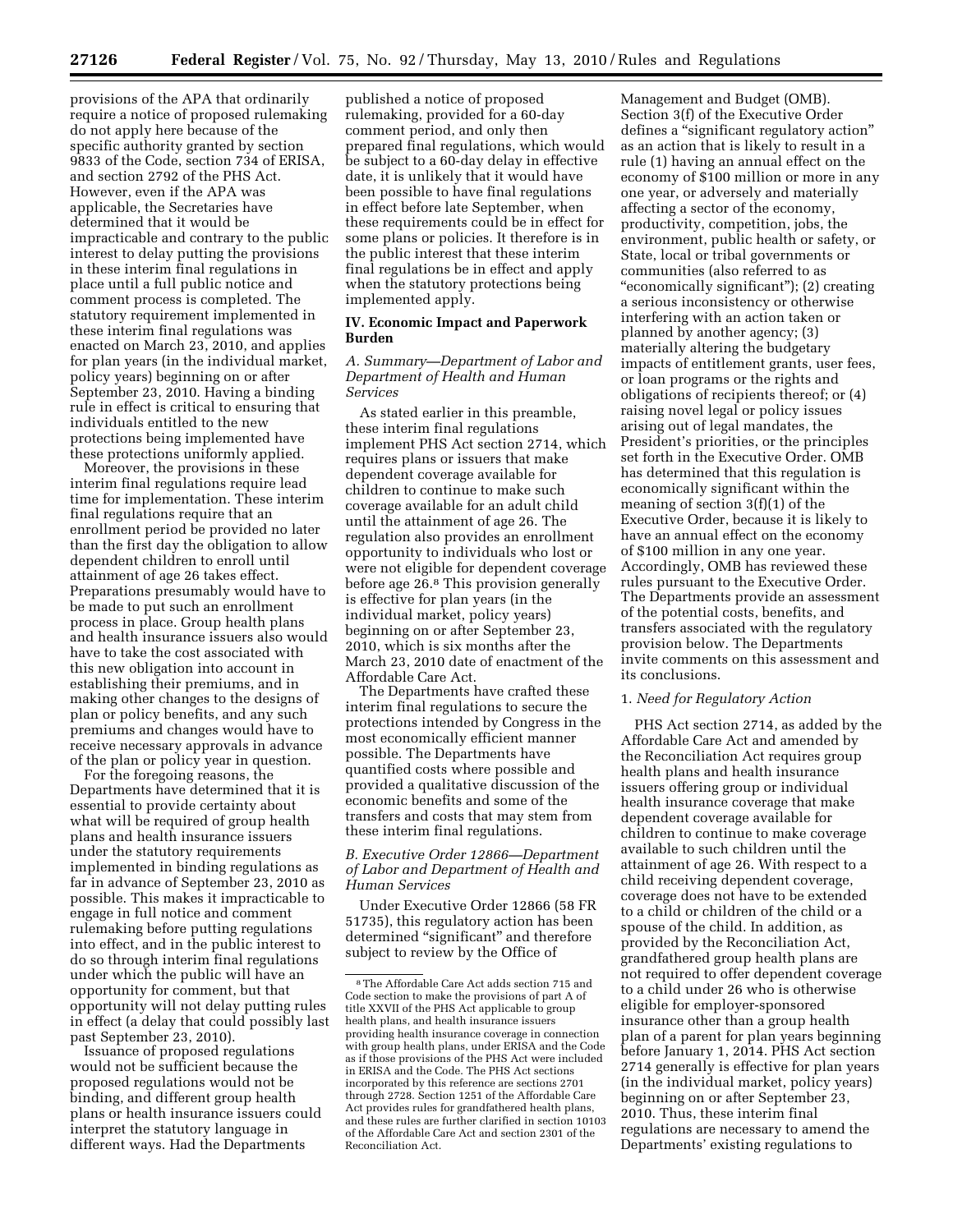implement these statutorily mandated changes.

# 2. *Summary of Impacts*

In this section, the Departments estimate the number of individuals affected by these interim final regulations, and the impact of the regulations on health insurance premiums in the group and individual markets. Beginning with the population of individuals age 19–25, the number of individuals potentially affected is

estimated by applying several criteria including whether their parents have existing employer-sponsored insurance (ESI) or an individual market policy; and whether the individuals are themselves uninsured, have ESI, individual market policies or other forms of coverage. A range of assumptions concerning the percentage of the potentially affected individuals that will accept the offer of new dependent coverage—''take-up'' rates—

# TABLE 1—ACCOUNTING TABLE

is then applied to estimate the number of newly covered individuals. The premium impact is calculated by using an estimated incremental insurance cost per newly-covered individual as a percent of average family premiums.

In accordance, with OMB Circular A–4,9 Table 1 below depicts an accounting statement showing the Departments' assessment of the benefits, costs, and transfers associated with this regulatory action.

| <b>Benefits:</b>                        |
|-----------------------------------------|
| $\lambda$ nnualizad $\bigcap_{n\geq n}$ |

| Annualized Quantified: low estimate |
|-------------------------------------|
|                                     |
| high actimate                       |

0.19 million previously uninsured individuals gain coverage in 2011. 0.65 million previously uninsured individuals gain coverage in 2011.

high estimate .................................... 1.64 million previously uninsured individuals gain coverage in 2011. Qualitative: Expanding coverage options of the 19–25 population should decrease the number uninsured, which in turn should decrease the cost-shifting of uncompensated care onto those with insurance, increase the receipt of preventive health care and provide more timely access to high quality care, resulting in a healthier population. Allowing extended dependent coverage will also permit greater job mobility for this population as their insurance coverage will no longer be tied to their own jobs or student status. Dependents aged 19–25 that have chronic or other serious health conditions would still be able to continue their current coverage through a parent's plan. To the extent there is an increase in beneficial utilization of healthcare, health could improve.

| $\mathsf{Costs^{10}}$                  | Low<br>estimate | Mid-range<br>estimate | High<br>estimate | Year<br>dollar | <b>Discount</b><br>rate<br>percent | Period<br>covered <sup>11</sup> |
|----------------------------------------|-----------------|-----------------------|------------------|----------------|------------------------------------|---------------------------------|
| Annualized Monetized (\$millions/year) | 11.2            | 11.2                  | 11.2             | 2010           |                                    | 2011-2013                       |
|                                        | 10.4            | 10.4                  | 10.4             | 2010           |                                    | 2011-2013                       |

A one-time notice of right to enroll must be sent to those affected.

Qualitative: To the extent additional coverage increases utilization of health care services, there will be additional costs incurred to achieve the health benefits.

| Transfer: 12                                                                                                                                         |         |         |         |      |           |
|------------------------------------------------------------------------------------------------------------------------------------------------------|---------|---------|---------|------|-----------|
|                                                                                                                                                      | 3.459.3 | 5.250.2 | 6.893.9 | 2010 | 2011-2013 |
|                                                                                                                                                      | 3.482.5 | 5.274.5 | 6.895.4 | 2010 | 2011-2013 |
| Qualitative: If the rule causes family health insurance premiums to increase, there will be a transfer from individuals with family health insurance |         |         |         |      |           |

coverage who do not have dependents aged 19–25 to those individuals with family health insurance coverage that have dependents aged 19–25. To the extent that these higher premiums result in lower profits or higher prices for the employer's product, then the higher premiums will result in a transfer either from stockholders or consumers.

<sup>10</sup>The cost estimates are annualize across the years 2011–2013, and reflects a single point estimate of the cost to send out a notice in the first year only.

<sup>11</sup>The Departments limited the period covered by the RIA to 2011–2013, because it only has reliable data to make projections over this period due to the fact that in 2014, things will change drastically when the subsidies and tax credits to offset premium increases and the exchanges are<br>in effect.

 $12$  The estimates in this table reflect the annualized discounted value in 2010 of the additional premium costs for family policies calculated as the product of the newly covered dependents in each year from 2011–2013 (see below) and an incremental cost per newly-covered person in those years (see below).

# 3. *Estimated Number of Affected Individuals*

The Departments' estimates in this section are based on the 2004–2006 Medical Expenditure Panel Survey Household Component (MEPS–HC) which was projected and calibrated to 2010 to be consistent with the National Health Accounts projections. The Departments estimate that in 2010, there are approximately 29.5 million

individuals aged 19–25 (young adults) in the United States. Of those individuals, 9.3 million young adults (of

whom 3.1 million are uninsured) do not have a parent who has either ESI or nongroup insurance, and thus they have no access to dependent coverage. As shown in Table 2, among the remaining 20.2 million young adults whose parents are covered either by ESI or by non-group insurance:

• 3.44 million are currently uninsured,

• 2.42 million are covered by their own non-group insurance,

• 5.55 million are covered by their own ESI,

• 5.73 million are already on their parent's or spouse's ESI, and

• 3.01 million have some other form of coverage such as Medicaid or TRICARE.

<sup>9</sup>Available at *http://www.whitehouse.gov/omb/ circulars/a004/a-4.pdf.*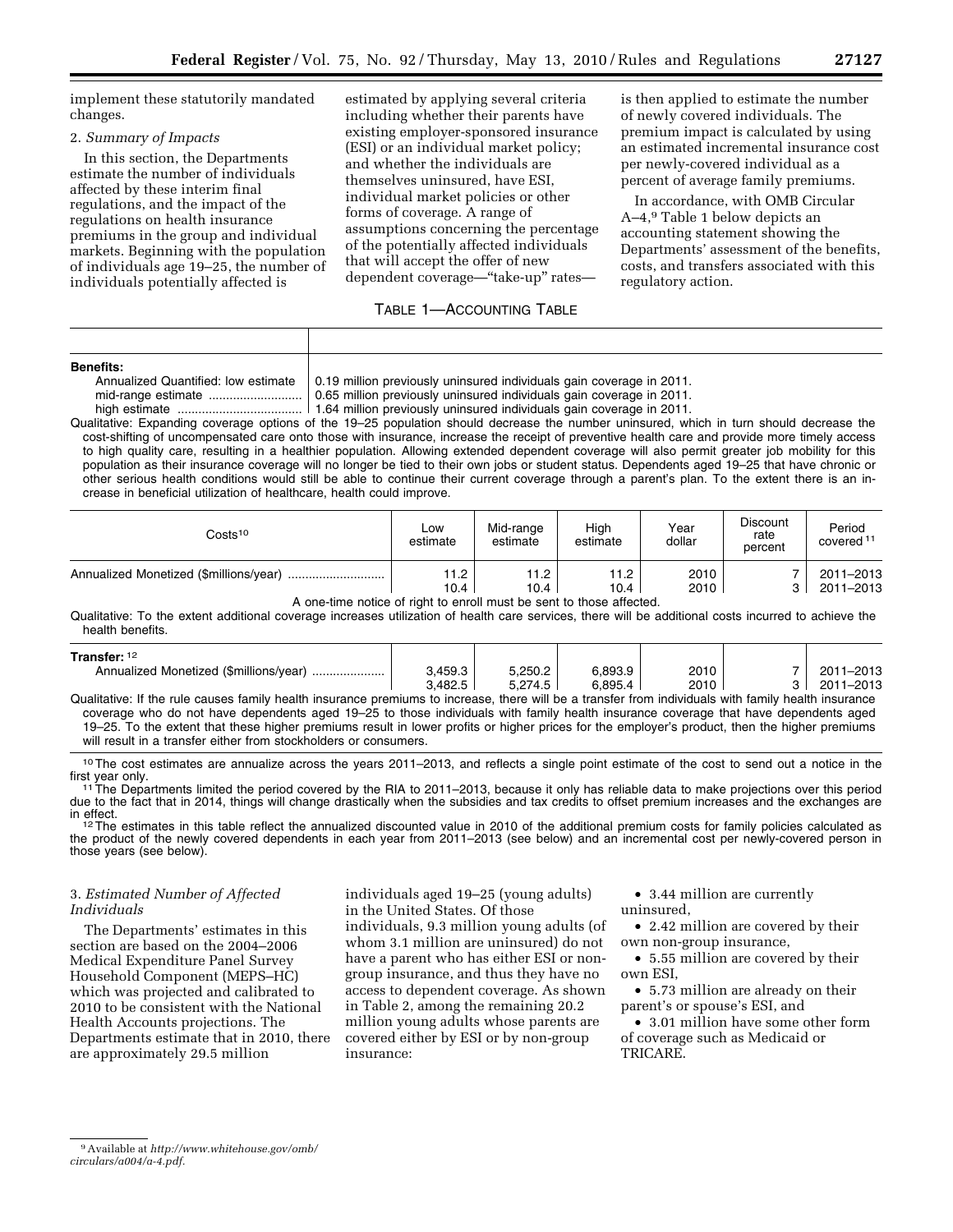|                                                                                                                      | Uninsured*   | Non-group    | Own ESI      | ESI as a<br>dependent | Other        | Total         |
|----------------------------------------------------------------------------------------------------------------------|--------------|--------------|--------------|-----------------------|--------------|---------------|
| 6.59<br>6.98<br>2.69<br>5.75<br>All Young Adults in U.S. with a Parent with a Policy by Young Adult Insurance Status |              |              |              |                       |              | 29.5          |
|                                                                                                                      | 3.28<br>0.16 | 2.03<br>0.40 | 5.32<br>0.23 | 5.73                  | 2.91<br>0.10 | 19.27<br>0.88 |
| Subtotal A                                                                                                           | 3.44         | 2.42         | 5.55         | 5.73                  | 3.01         | 20.15         |

# TABLE 2—YOUNG ADULTS AGED 19–25 BY INSURANCE STATUS

\*The **bolded** numbers are potentially affected by the regulation.

Source: MEPS 2004–2006 HC Surveys, controlled to 2010 consistent with the National Health Accounts. Note: Total number of young adults, age 19–25 is 29.5 million; the 20.15 million in this Table are the subset whose parents have either ESI or non-group coverage.

Initially, the subset of this group of young adults that will be affected by these interim final regulations are those who are either uninsured (3.44 million) or covered by individual coverage (2.42 million). The statute does not require grandfathered group health plans to offer coverage to young adults who currently have their own ESI or an offer of an ESI. For the purposes of this analysis, it is assumed that all plans begin 2011 with grandfathered status. These impacts could change if plans lose their Grandfathered status.

Of these 5.86 million young adults, as shown in Table 3, 3.49 million are also unlikely to switch to their parents' coverage because:

• They are already allowed to enroll in extended dependent coverage for young adults through their State's existing laws, but have chosen not to

(2.61 million). Thirty-seven states already have requirements concerning dependent coverage in the group market, although most of these are substantially more restrictive than those contained in this regulation.13 Using information about State laws obtained from the Kaiser Family Foundation,<sup>14</sup> a State by State profile of State required coverage based on a person's State of residence, age, student status, and living situation was developed. This profile was then overlaid on MEPS data to obtain an estimate of the number of individuals that would newly become eligible for coverage due to these interim final regulations.

• They have an offer of ESI and have parents who are covered by ESI (0.48 million). For the purposes of this regulatory impact statement, the Departments assume that the parents of

these young adults will be in grandfathered group health plans, and thus that these young adults will not be affected by the provisions of these interim final regulations. To the extent that some of the coverage in which these parents are enrolled is not grandfathered, the effect of these interim final regulations will be larger than the estimates provided here.

• Finally, there are 0.40 million young adults who have non-group coverage and whose parents have nongroup coverage. Because the parents' non-group coverage is underwritten, there is not likely to be any financial benefit to the family in moving the young adult onto the parents' coverage, and the Departments assume that these young adults will not be affected by the regulation.

TABLE 3—''UNINSURED'' AND ''NON-GROUP'' YOUNG ADULTS UNLIKELY TO BE AFFECTED BY EXTENDING DEPENDENT COVERAGE TO AGE 26

|                                                                                | Uninsured     | Non-Group<br>coverage | Total                |
|--------------------------------------------------------------------------------|---------------|-----------------------|----------------------|
| (3) Young adults with non-group coverage whose parents have non-group coverage | l .30<br>0.31 | I.31<br>0.17<br>0.40  | 2.61<br>0.48<br>0.40 |
| Subtotal B                                                                     | .61           | .88                   | 3.49                 |

As shown in Table 4, this leaves approximately 2.37 million young adults who might be affected by this provision, or approximately eight percent of the 29.5 million young adults

in the age group. Among the approximately 2.37 million young adults who are estimated to be potentially affected by this provision, approximately 1.83 million are

currently uninsured, and 0.55 million are currently covered by their own nongroup coverage.

# TABLE 4—YOUNG ADULTS POTENTIALLY AFFECTED BY EXTENDING DEPENDENT COVERAGE TO AGE 26

|                  | Uninsured | Non-group<br>coverage | Total |
|------------------|-----------|-----------------------|-------|
| Parents have ESI | .67       | 0.55                  | 2.21  |
|                  | በ 16      |                       | 0.16  |

<sup>13</sup>Restrictions include requirements for financial dependency, student status, and age limits.

<sup>14</sup>As described in Kaiser Family Foundation, *Definition of Dependency by Age, 2010,* KFF State

Health Facts, *at http://www.statehealthfacts.org/ comparetable.jsp?ind=601&cat=7.*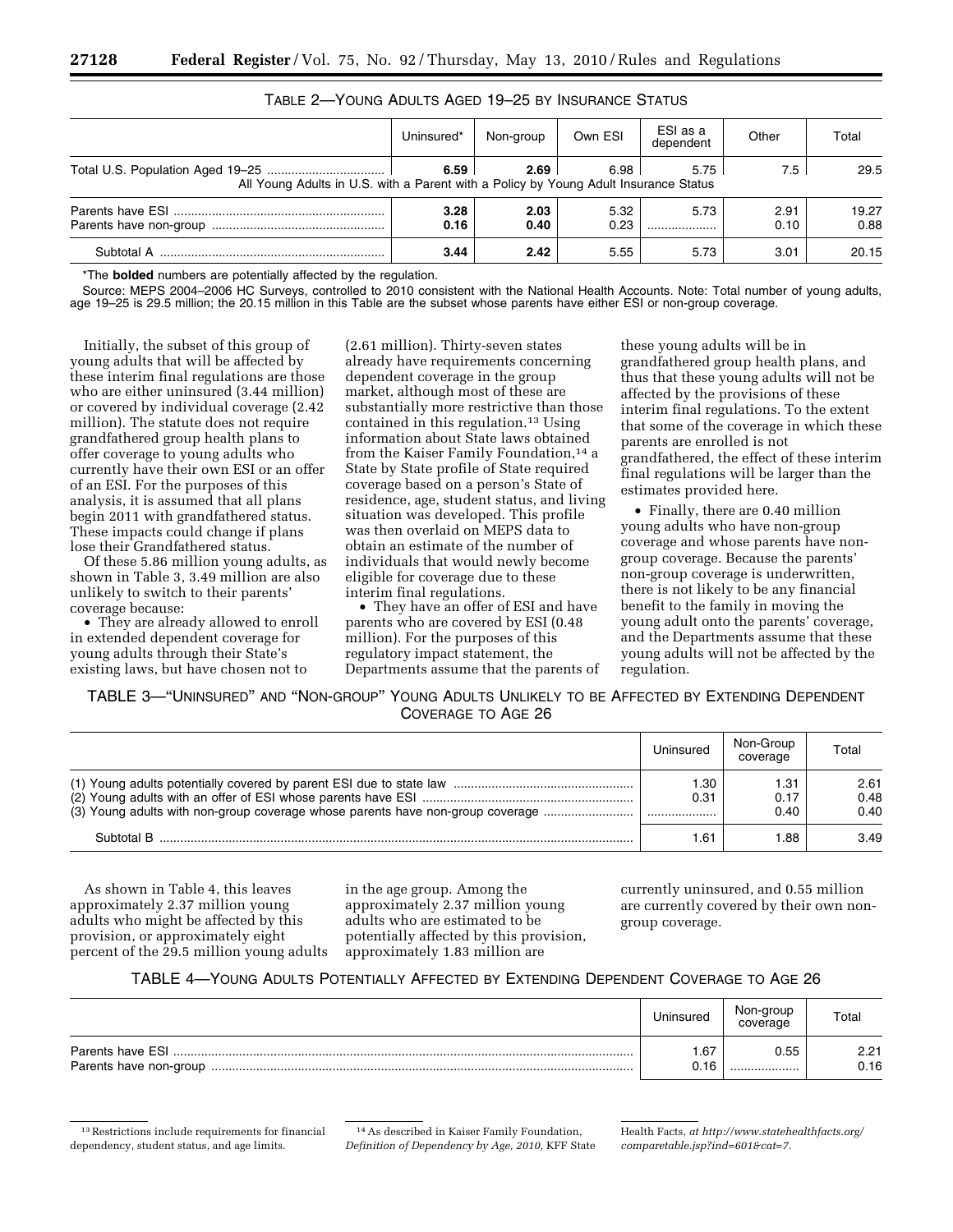# TABLE 4—YOUNG ADULTS POTENTIALLY AFFECTED BY EXTENDING DEPENDENT COVERAGE TO AGE 26—Continued

|                                                                                | Uninsured | Non-group<br>coverage | Total |
|--------------------------------------------------------------------------------|-----------|-----------------------|-------|
| Total (Subtotal A-Subtotal B)*                                                 | .83       | 0.55                  | 2.37  |
| $1.1 - 0.0$ 0.00 $1.00$ 0.00 $\sigma$<br>.<br>$\cdots$ $\cdots$<br>.<br>$\sim$ | .         |                       |       |

Source: MEPS 2004–2006 HC Surveys, controlled to 2010 consistent with projections of the National Health Accounts. \*Subtotal A is in Table 2 and Subtotal B is in Table 3.

It is difficult to estimate precisely what fraction of the 2.37 million young adults who might potentially be affected by the provision will actually enroll on their parents' coverage. A study by Monheit and Cantor of the early experience in States that have extended coverage to dependents suggests that few uninsured children in these States shift to their parents' policy.15 However, data and methodological difficulties inevitably lead to substantial uncertainty about the finding.

The Departments considered two other points of reference to estimate take-up rates. One is the work that has analyzed take-up rates among people made newly eligible for public coverage by Medicaid expansions. These studies suggest take-up rates in the range of 10– 34 percent.16 However, the populations eligible for these expansions have different socio-demographic compositions than those eligible for the dependent coverage provisions covered under these interim final regulations, and the decision to take-up Medicaid is clearly different than the decision to cover a child on a parent's private insurance policy. A second point of reference are estimates from the Kaiser/ HRET Employer Health benefits Survey 17 which suggest that, depending on the size of the worker contribution, between 77 percent and 90 percent of employees accept offers of family

policies. Again, these estimates would be based on a group that differs in characteristics from those eligible for new dependent coverage. These concerns notwithstanding, the analyses of Medicaid expansions and employee take-up of employer sponsored coverage provide useful points of reference.

Recognizing the uncertainty in the area, the Departments produced a range of assumptions concerning take-up rates. In developing the range of take-up rates, the Departments assume that these rates will vary by the following factors: (1) The young adult's current health coverage status (uninsured young adults are less likely to take advantage of the dependent coverage option than young adults already covered by non-group insurance, because young adults who have purchased non-group insurance have shown a strong preference for coverage, and can almost always save money and get better coverage by switching to their parents' policy); (2) the young adult's health status (young adults in fair or poor health are more likely to take advantage of the option than those in excellent, very good or good health), and (3) the young adult's living situation (those living with their parents are more likely to take up the option than those not living with their parents).

The almost fully covered or "high" take-up rate scenario assumes that

regardless of health or insurance status, 95 percent of young adults living at home and 85 percent of those not living at home would move to dependent coverage. For the mid-range scenario, the Departments assume that relative to the high take-up rate scenario, 90 percent of the uninsured whose health status was fair or poor health and 50 percent of those in good to excellent health would move to dependent coverage. In the low take-up rate scenario, the Departments adjusted the percentages to 80 percent and 10 percent of the high take-up rate scenario. In all three scenarios, the same assumptions apply to individuals with non-group policies whose parents have ESI—95 percent of those living at home and 85 percent of those living elsewhere would move to dependent coverage.

In the low take-up rate scenario, the assumptions lead to the result that approximately 30 percent of eligibles will enroll in dependent coverage. In the mid-range scenario, they result in an approximate 50 percent take-up rate, and in the high take-up scenario, they result in an approximate 90 percent take-up rate. The Departments are uncertain regarding which of these scenarios is most likely but are confident that they bracket the expected outcome.

TABLE 5—NUMBER OF INDIVIDUALS WITH NEW DEPENDENT COVERAGE AND IMPACT ON GROUP INSURANCE PREMIUMS, 2011–2013

|                                                                                                                                                  | Low estimate                   |                                | Mid-range estimate            |                                | High estimate                 |                                |                                            |                                |                                |
|--------------------------------------------------------------------------------------------------------------------------------------------------|--------------------------------|--------------------------------|-------------------------------|--------------------------------|-------------------------------|--------------------------------|--------------------------------------------|--------------------------------|--------------------------------|
|                                                                                                                                                  | 2011                           | 2012                           | 2013                          | 2011                           | 2012                          | 2013                           | 2011                                       | 2012                           | 2013                           |
| Individuals with New Dependent Coverage (millions)<br>Incremental Premium Cost Per Individual Coverage<br>Impact on Group Insurance Premiums (%) | 0.68<br>0.19<br>\$3,670<br>0.5 | 0.97<br>0.29<br>\$3,800<br>0.7 | .08<br>0.33<br>\$4,000<br>0.7 | 1.24<br>0.65<br>\$3,380<br>0.7 | .60<br>0.94<br>\$3.500<br>1.0 | 1.65<br>0.91<br>\$3,690<br>1.0 | 2.12<br>.64<br>\$3.220<br>1.2 <sub>1</sub> | 2.07<br>1.42<br>\$3.340<br>1.2 | 1.98<br>1.21<br>\$3.510<br>1.1 |

<sup>&</sup>lt;sup>15</sup> Monheit, A., J. Cantor, et al, "State Policies Expanding Dependent Coverage to Young Adults in Private Health Insurance Plans,'' presented at the Academy Health State Health Research and Policy Interest Group Meeting, Chicago IL, June 27, 2009.

Currie, Janet and Jonathan Gruber. ''Saving babies: The Efficacy and Cost of Recent Changes in Medicaid Eligibility of Pregnant Women.'' The Journal of Political Economy, Vol. 104, No. 6, Dec. 1996, pp. 1263–1296. Find for Medicaid expansions during the 1979–1992 period the take-up rate for eligible pregnant women was 34 percent.

Cutler, David and Jonathan Gruber. ''Does Public Insurance Crowd Out Private Insurance?'' The Quarterly Journal of Economics, Vol. 111, No. 2, May 1996, pp. 391–430. Find that for the Medicaid expansions from 1987–1992 the take-up rate for the uninsured is close to 30 percent, while for pregnant women it was seven percent.

Gruber, Jonathan and Kosali Simon. ''Crowd-Out Ten years Later: Have Recent Public Insurance Expansions Crowded Out Private Health Insurance?'' NBER Working Paper 12858. January 2007. Find that for the Medicaid expansions during 1996–2002 the take-up rate was 7 percent across all children, but nearly one-third for uninsured children.

17Found at *http://www.kff.org/insurance/ snapshot/chcm020707oth.cfm.* 

<sup>&</sup>lt;sup>16</sup> Bansak, Cynthia and Steven Raphael. "The Effects of State Policy Design Features on Take-Up and Crowd-out Rates fro the State Children's Health Insurance Program.'' Journal of Policy Analysis and Management, Vol. 26, No. 1, 149–175. 2006. Find that for the time period 1998–2002 take-up rates for SCHIP were about 10 percent.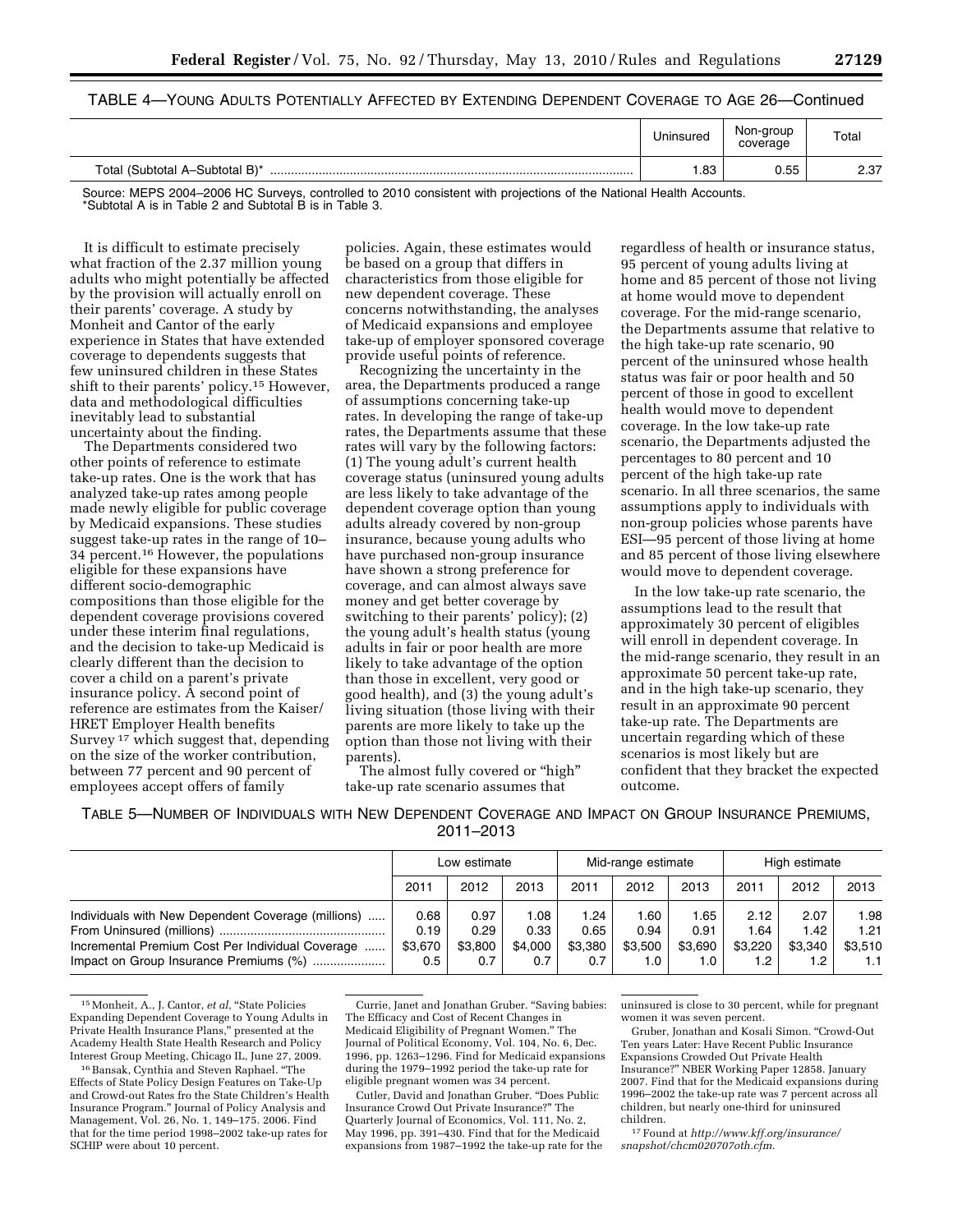These take-up rate assumptions are then applied to the number of potentially affected individuals displayed in Table 3. The resulting number of individuals with new dependent coverage is summarized in Table 5. Under the mid-range take-up rate assumption, the Departments estimate that in 2011, 1.24 million young adults will newly be covered by their parents' ESI or non-group market policies, of whom 0.65 million were previously uninsured, and 0.6 million were previously covered by non-group coverage. The number of individuals newly covered by their parents' plans would be 0.7 and 2.12 million under the high and low take-up rate assumptions respectively, with 0.2 and 1.64 million of these individuals being previously uninsured. Relative to the individuals covered under the high take-up rate assumption, higher proportions of the low- and mid-range assumption groups are accounted for by people who previously had non-group coverage (72 percent and 48 percent respectively in contrast to 23 percent for the high takeup rate group). This difference is a result of the Departments' assumption for the low- and mid-range take-up rates that people with non-group coverage will be more likely than healthy people who were uninsured to take advantage of the dependent coverage option.

Under the mid-range take-up rate assumptions, the estimated number of young adults covered by their parents' plans in 2012 increases somewhat over the 2011 estimate to 1.6 million in total, of whom approximately 0.9 million would have been uninsured. The increase in the estimate for 2012 results from the assumption that as children reach the age that would have caused them to be excluded from their parents' policy before the implementation of these interim final regulations, a large fraction of them now will remain on their parents' policy. Similarly, the estimated number of young adults enrolling in their parents' non-group policy increases from just under 75,000 in 2011 to approximately 100,000 in 2012, and 120,000 in 2013.

#### 4. Benefits

The benefits of these interim final regulations are expected to outweigh the costs to the regulated community. In the mid-range take-up rate assumption, the Departments estimate that in 2011, 0.65 million previously uninsured individuals will now be covered on their parent's policies due to these interim final regulations and 1.24 million individuals total will now be covered on their parent's coverage. Expanding coverage options for the

19–25 population should decrease the number uninsured, which in turn should decrease the cost-shifting of uncompensated care onto those with coverage, increase the receipt of preventive health care and provide more timely access to high quality care, resulting in a healthier population. In particular, children with chronic conditions or other serious health issues will be able to continue coverage through a parent's plan until age 26. Allowing extended dependent coverage also will permit greater job mobility for this population as their health coverage will no longer be tied to their own jobs or student status.

5. Costs and Transfers Associated With the Rule

Estimates for the incremental annual premium costs for the newly covered individuals are developed based on expenditure data from MEPS and vary based on the take-up rate assumptions. These incremental costs are lowest for the high take-up rate assumption since the newly covered group would contain a relatively high percentage of individuals whose health status was good to excellent. Conversely, the low take-up rate assumption results in the highest incremental costs because a higher percentage of the newly covered individuals would be those whose health status was fair to poor. For those enrolling in their parents' ESI, the expected annual premium cost under the mid-range take-up rate assumption would be \$3,380 in 2011, \$3,500 in 2012 and \$3,690 in 2013. If these costs were distributed among all family ESI plans, family premiums would be expected to rise by 0.7 percent in 2011, 1.0 percent in 2012, and 1.0 percent in 2013 due to these interim final regulations.18 The comparable incremental costs and premium effects for the low and high take-up rate assumptions are summarized in Table 5. To the extent that these increases are passed on to workers in the form of higher premiums for all workers purchasing family policies or in the form of lower wages for all workers, there will be a transfer from workers who do not have newly covered dependents to those who do. To the extent that these higher premiums result in lower profits or higher prices for the employer's product, the higher premiums will result in a transfer either from stockholders or consumers.

In addition, to the extent that these interim final regulations result in a decrease in the number of uninsured,

the Departments expect a reduction in uncompensated care, and a reduction in liability for those who fund uncompensated care, including public programs (primarily Medicaid and State and local general revenue support for public hospitals), as well as the portion of uncompensated care that is paid for by the cost shift from private premium payers. Such effects would lead to lower premiums for the insured population, both with or without newly covered children.

For the small number of children (75,000 in 2011) enrolling in their parents' non-group insurance policy under the mid-range take-up assumption, the Departments expect estimated annual premium cost to be \$2,360 in 2011, \$2,400 in 2012 and \$2,480 in 2013. To a large extent, premiums in the non-group market are individually underwritten, and the Departments expect that most of the premium cost will be borne by the parents who are purchasing the policy to which their child is added. If, instead, these costs were distributed over the entire individual market (as would be the case in a pure communityrated market), then individual premiums would be expected to rise 0.7 percent in 2011, 1.0 percent in 2012, and 1.2 percent in 2013 due to these interim final regulations. However, the Departments expect the actual increase across the entire individual market, if any, will be much smaller than these estimates, because they expect that the costs largely will be borne by the subscribers who are directly affected rather than distributed across the entire individual market.

#### 6. Enrollment Opportunity

These interim final regulations provide an enrollment opportunity for children excluded from coverage because of age before the effective date of the rule. The Departments estimate that this information collection request will result in approximately 105,000,000 notices being distributed with an hour burden of approximately 1,100,000 hours and cost burden of approximately \$2,010,500. For a discussion of this enrollment opportunity, see the Paperwork Reduction Act section later in this preamble.

#### 7. Regulatory Alternatives

Section 6(a)(3)(C)(iii) of Executive Order 12866 requires an economically significant regulation to include an assessment of the costs and benefits of potentially effective and reasonable alternatives to the planned regulation, and an explanation of why the planned

<sup>18</sup>For purposes of this regulatory impact analysis, the Departments assume that there would be no effect on premiums for employee-only policies.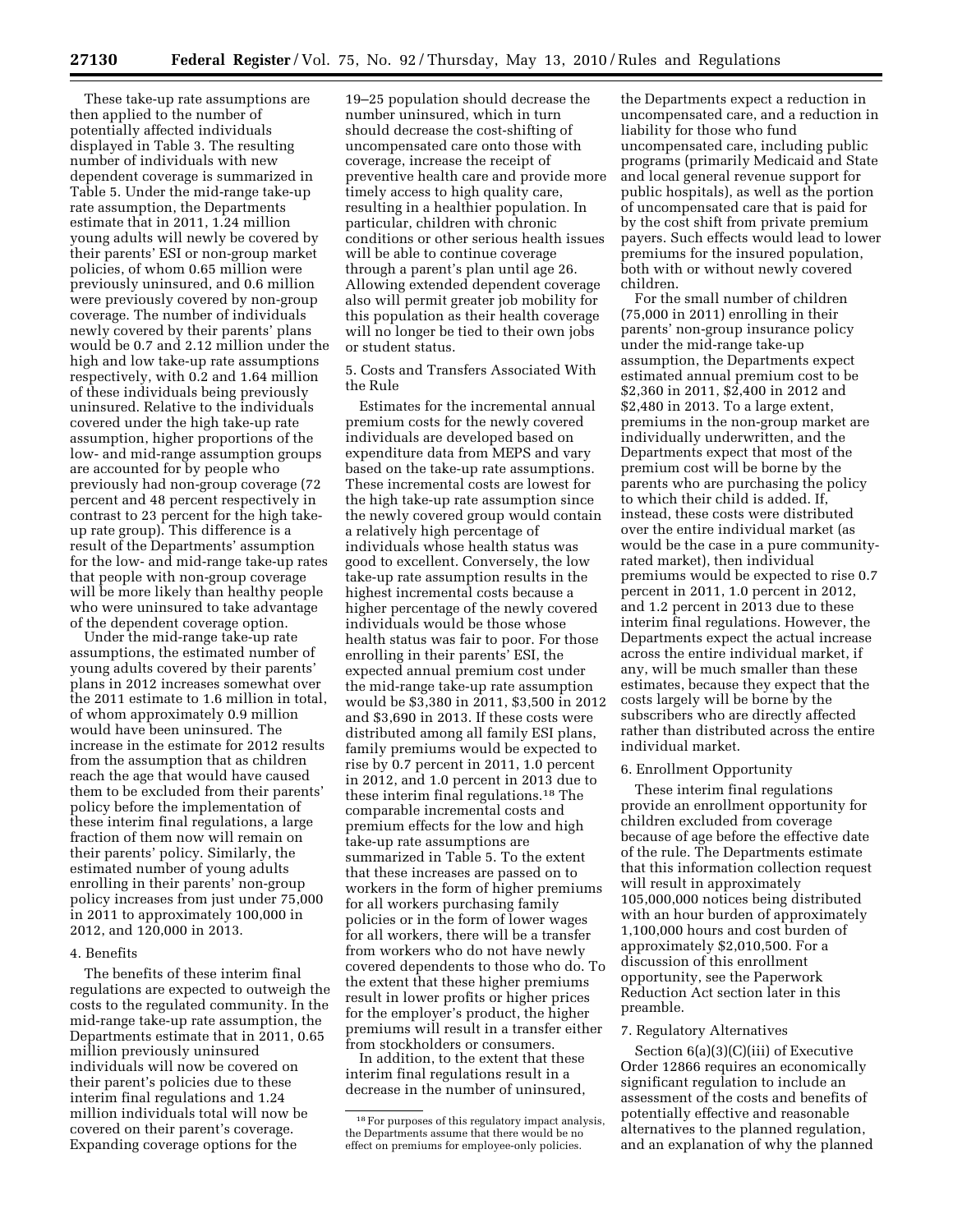regulatory action is preferable to the potential alternatives. The Departments carefully considered limiting the flexibility of plans and policies to define who is a child. However, the Departments concluded, as they have in other regulatory contexts, that plan sponsors and issuers should be free to determine whether to cover children or which children should be covered by their plans and policies (although they must comply with other applicable Federal or State law mandating coverage, such as ERISA section 609). Therefore, these interim final regulations have not limited a plan's or policy's flexibility to define who is a child for purposes of the determination of children to whom coverage must be made available.

### *C. Regulatory Flexibility Act— Department of Labor and Department of Health and Human Services*

The Regulatory Flexibility Act (5 U.S.C. 601 *et seq.*) (RFA) imposes certain requirements with respect to Federal rules that are subject to the notice and comment requirements of section 553(b) of the APA (5 U.S.C. 551 *et seq.*) and that are likely to have a significant economic impact on a substantial number of small entities. Under Section 553(b) of the APA, a general notice of proposed rulemaking is not required when an agency, for good cause, finds that notice and public comment thereon are impracticable, unnecessary, or contrary to the public interest. These interim final regulations are exempt from APA, because the Departments made a good cause finding that a general notice of proposed rulemaking is not necessary earlier in this preamble. Therefore, the RFA does not apply and the Departments are not required to either certify that the regulations would not have a significant economic impact on a substantial number of small entities or conduct a regulatory flexibility analysis.

Nevertheless, the Departments carefully considered the likely impact of the regulations on small entities in connection with their assessment under Executive Order 12866. Consistent with the policy of the RFA, the Departments encourage the public to submit comments that suggest alternative rules that accomplish the stated purpose of PHS Act section 2714 and minimize the impact on small entities.

# *D. Special Analyses—Department of the Treasury*

Notwithstanding the determinations of the Department of Labor and Department of Health and Human Services, for purposes of the Department

of the Treasury, it has been determined that this Treasury decision is not a significant regulatory action for purposes of Executive Order 12866. Therefore, a regulatory assessment is not required. It has also been determined that section 553(b) of the APA (5 U.S.C. chapter 5) does not apply to these interim final regulations. For the applicability of the RFA, refer to the Special Analyses section in the preamble to the cross-referencing notice of proposed rulemaking published elsewhere in this issue of the **Federal Register.** Pursuant to section 7805(f) of the Code, these temporary regulations have been submitted to the Chief Counsel for Advocacy of the Small Business Administration for comment on their impact on small businesses.

# *E. Paperwork Reduction Act*

1. Department of Labor and Department of the Treasury: Affordable Care Act Enrollment Opportunity Notice Relating to Extended Dependent Coverage

As part of their continuing efforts to reduce paperwork and respondent burden, the Departments conduct a preclearance consultation program to provide the general public and federal agencies with an opportunity to comment on proposed and continuing collections of information in accordance with the Paperwork Reduction Act of 1995 (PRA) (44 U.S.C. 3506(c)(2)(A)). This helps to ensure that requested data can be provided in the desired format, reporting burden (time and financial resources) is minimized, collection instruments are clearly understood, and the impact of collection requirements on respondents can be properly assessed.

As discussed earlier in this preamble, prior to the applicability date of PHS Act section 2714, a child who was covered under a group health plan (or group health insurance coverage) may have lost eligibility for coverage under the plan due to age before age 26. Moreover, if a child was under age 26 when a parent first became eligible for coverage, but older than the age at which the plan stopped covering children, the child would not have become eligible for coverage. When the provisions of PHS Act section 2714 become applicable to the plan (or coverage), the plan or coverage can no longer exclude coverage for the individual until age 26.

Accordingly, these interim final regulations require plans to provide a notice of an enrollment opportunity to individuals whose coverage ended, or who were denied coverage (or were not eligible for coverage) under a group health plan or health insurance coverage

because, under the terms of the plan or coverage, the availability of dependent coverage of children ended before the attainment of age 26. The enrollment opportunity must continue for at least 30 days, regardless of whether the plan or coverage offers an open enrollment period and regardless of when any open enrollment period might otherwise occur. This enrollment opportunity must be presented not later than the first day of the first plan year (in the individual market, policy year) beginning on or after September 23, 2010 (which is the applicability date of PHS Act section 2714). Coverage must begin not later than the first day of the first plan year (in the individual market, policy year) beginning on or after September 23, 2010.<sup>19</sup>

The Affordable Care Act dependent coverage enrollment opportunity notice is an information collection request (ICR) subject to the PRA. Currently, the Departments are soliciting public comments for 60 days concerning these disclosures. The Departments have submitted a copy of these interim final regulations to OMB in accordance with 44 U.S.C. 3507(d) for review of the information collections. The Departments and OMB are particularly interested in comments that:

• Evaluate whether the collection of information is necessary for the proper performance of the functions of the agency, including whether the information will have practical utility;

• Evaluate the accuracy of the agency's estimate of the burden of the collection of information, including the validity of the methodology and assumptions used;

• Enhance the quality, utility, and clarity of the information to be collected; and

• Minimize the burden of the collection of information on those who are to respond, including through the use of appropriate automated, electronic, mechanical, or other technological collection techniques or other forms of information technology, for example, by permitting electronic submission of responses.

Comments should be sent to the Office of Information and Regulatory Affairs, Attention: Desk Officer for the Employee Benefits Security

<sup>19</sup>Any individual enrolling in coverage pursuant to this enrollment right must be treated as a special enrollee, as provided under HIPAA portability rules. Accordingly, the individual must be offered all the benefit packages available to similarly situated individuals who did not lose coverage by reason of cessation of dependent status. The individual also cannot be required to pay more for coverage than similarly situated individuals who did not lose coverage by reason of cessation of dependent status.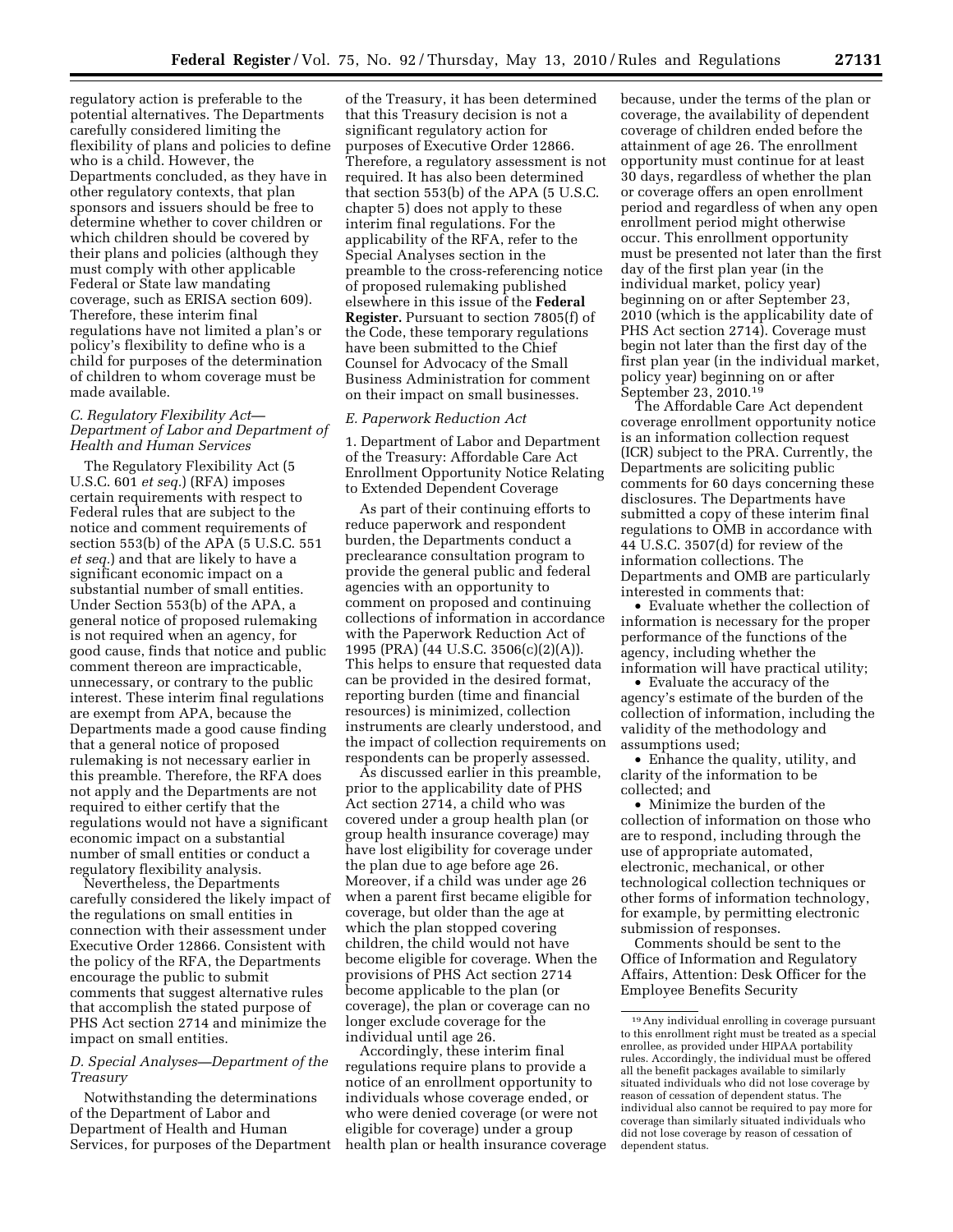Administration either by fax to (202) 395–7285 or by e-mail to *oira*\_*submission@omb.eop.gov.* A copy of the ICR may be obtained by contacting the PRA addressee: G. Christopher Cosby, Office of Policy and Research, U.S. Department of Labor, Employee Benefits Security Administration, 200 Constitution Avenue, NW., Room N–5718, Washington, DC 20210. Telephone: (202) 693–8410; Fax: (202) 219–4745. These are not toll-free numbers. E-mail: *ebsa.opr@dol.gov*. ICRs submitted to OMB also are available at reginfo.gov (*http://www.reginfo.gov/public/do/ PRAMain*).

The Departments assume that 2,800,000 ERISA covered plans will send the enrollment opportunity notice to all 79,573,000 employees eligible for group health insurance coverage. The Departments estimate that preparing the enrollment notice will require 30 minutes of legal professional time at a labor rate of \$119 per hour 20 and one minute of clerical time at \$26 per hour per paper notice to distribute the notices.21 This results in an hour burden of nearly 822,000 hours and an associated equivalent cost of nearly \$21,513,000.

The Departments estimate that the cost burden associated with distributing the approximately 79,573,000 notices will be approximately \$2,467,000 based on one minute of clerical time, and \$.05 per page for material and printing costs. The Departments assumed that 38 percent of the notices would be sent electronically.22 In addition, plans can send these notices with other plan

21While plans could prepare their own notice, the Departments assume that the notices will be prepared by service providers. The Departments have previously estimated that there are 630 health insurers (460 providing coverage in the group market, and 490 providing coverage in the individual market.). These estimates are from NAIC 2007 financial statements data and the California Department of Managed Healthcare (2009), *at http://wpso.dmhc.ca.gov/hpsearch/viewall.aspx.*  Because the hour and cost burden is shared between the Departments of Labor/Treasury and the Department of Health and Human Services, the burden to prepare the notices is calculated using half the number of insurers (315).

22For purposes of this burden estimate, the Departments assume that 38 percent of the disclosures will be provided through electronic means in accordance with the Department of Labor's standards for electronic communication of required information provided under 29 CFR

documents, such as open enrollment materials. Therefore, the Departments have not included postage costs in this estimate. The Departments note that persons are not required to respond to, and generally are not subject to any penalty for failing to comply with, an ICR unless the ICR has a valid OMB control number.23

These paperwork burden estimates are summarized as follows:

*Type of Review:* New collection. *Agencies:* Employee Benefits Security Administration, Department of Labor; Internal Revenue Service, U.S. Department of the Treasury.

*Title:* Affordable Care Act Enrollment Opportunity Notice Relating to Extended Dependent Coverage.

*OMB Number:* 1210–0139;

1545–2172.

*Affected Public:* Business or other forprofit; not-for-profit institutions.

*Total Respondents:* 2,800,000. *Total Responses:* 79,573,000. *Frequency of Response:* One-time. *Estimated Total Annual Burden Hours:* 411,000 hours (Employee Benefits Security Administration); 411,000 hours (Internal Revenue

Service).

*Estimated Total Annual Burden Cost:*  \$1,233,500 (Employee Benefits Security Administration); \$1,233,500 (Internal Revenue Service).

2. Department of Health and Human Services: Affordable Care Act Enrollment Opportunity Notice Relating to Extended Dependent Coverage

We are soliciting public comment on the following sections of this document that contain information collection requirements (ICR) regarding the Affordable Care Act—ICR Relating to Enrollment Opportunity Notice— Dependent Coverage. As discussed earlier in this preamble, the Affordable Care Act and these interim final regulations require issuers in the individual market and group health plans sponsored by State and local governments to notify participants regarding an enrollment opportunity related to the extension of dependent coverage. Prior to the applicability date of PHS Act section 2714, a child who was covered under a group health plan (or group health insurance coverage) as a dependent may have lost eligibility for coverage under the plan due to age before age 26. Moreover, if, when a parent first became eligible for coverage, a child was under age 26 but older than the age at which the plan stopped covering children, the child would not have become eligible for coverage.

When the provisions of PHS Act section 2714 become applicable to the plan (or coverage), the plan or coverage can no longer exclude coverage for the individual until age 26.

Accordingly, these interim final regulations require issuers in the individual insurance market and group health plans sponsored by State and local governments to provide a notice of an enrollment opportunity to individuals whose coverage ended, or who was denied coverage (or was not eligible for coverage) under a group health plan or group health insurance coverage because, under the terms of the plan or coverage, the availability of dependent coverage of children ended before the attainment of age 26. The enrollment opportunity must continue for at least 30 days, regardless of whether the plan or coverage offers an open enrollment period and regardless of when any open enrollment period might otherwise occur. This enrollment opportunity must be presented not later than the first day of the first plan year (in the individual market, policy year) beginning on or after September 23, 2010 (which is the applicability date of PHS Act section 2714). Coverage must begin not later than the first day of the first plan year (in the individual market, policy year) beginning on or after September 23, 2010.24

The Department estimates that 126,000 State and local governmental plans would have to send 19,627,000 notices to eligible employees and 490 insurers in the individual market would have to send approximately 5,444,000 notices to individuals with policies covering dependents.25 For purposes of this estimate, the Department assumes that it will take a legal professional, on average, 30 minutes to prepare the notice at a labor rate of \$119 per hour,26 and one minute, on average, of a clerical professional's time at \$26 per hour to copy and mail the notice.<sup>27</sup> While plans could prepare their own notice, the

<sup>25</sup>The number of individual insurance notices was based on the number of individual policy holders with dependents on that policy according to the 2009 March Current Population Survey (CPS).

26Estimates of labor rates include wages, other benefits, and overhead based on the National Occupational Employment Survey (May 2008, Bureau of Labor Statistics) and the Employment Cost Index June 2009, Bureau of Labor Statistics).

<sup>20</sup>Hourly wage estimates are based on data from the Bureau of Labor Statistics Occupational Employment Survey (May 2008) and the Bureau of Labor Statistics Employment Cost Index (June 2009). All hourly wage rates include wages and benefits. Clerical wage and benefits estimates are based on metropolitan wage rates for executive secretaries and administrative assistants. Legal professional wage and benefits estimates are based on metropolitan wage rates for lawyers.

<sup>&</sup>lt;sup>23</sup> 5 CFR 1320.1 through 1320.18.

<sup>24</sup>Any individual enrolling in coverage pursuant to this enrollment right must be treated as a special enrollee, as provided under HIPAA portability rules. Accordingly, the individual must be offered all the benefit packages available to similarly situated individuals who did not lose coverage by reason of cessation of dependent status. The individual also cannot be required to pay more for coverage than similarly situated individuals who did not lose coverage by reason of cessation of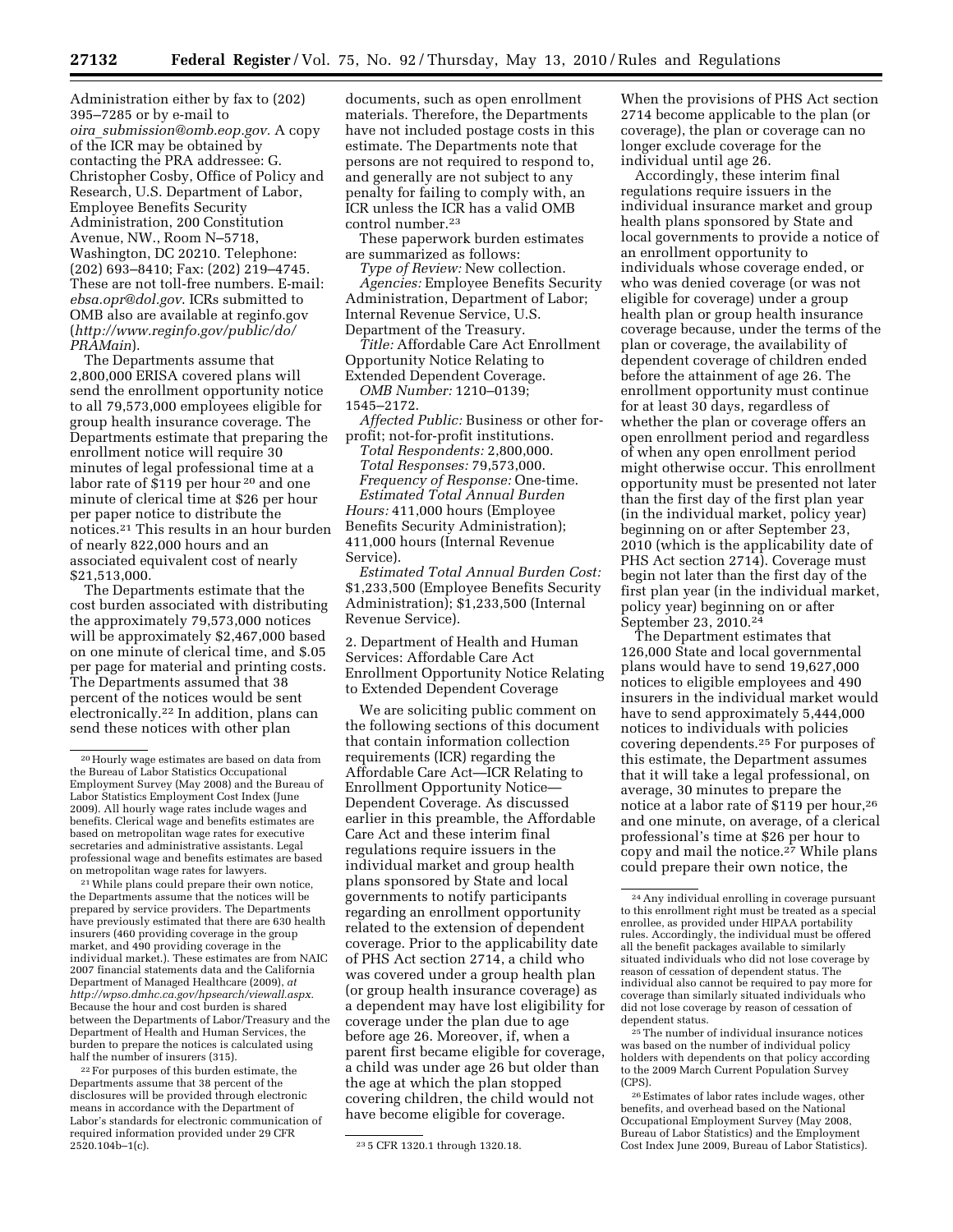Department assumes that the notices will be prepared by service providers. The Department has previously estimated that there are 630 health insurers 28 (460 providing coverage in the group market, and 490 providing coverage in the individual market). Because the hour and cost burden is shared among the Departments of Labor/ Treasury and the Department of Health and Human Services, the burden to prepare the notices is calculated using half the number of insurers (315). The Department assumes that 38 percent of the notices would be sent electronically.29 Notices that are sent electronically do not require any of the clerical worker's time to mail the notice. This results in an hour burden of approximately 259,000 hours and an associated equivalent cost of about \$6,791,000 to prepare and distribute 25,071,000 notices. The Department estimates that the cost burden associated with distributing the notices will be approximately \$777,000.30 The Department assumes that 38 percent of the notices would be sent electronically.31 In addition, plans and issuers can send these notices with other plan documents (for example, during open enrollment for the government plans, or other communication at reenrollment in the individual market). Therefore, the Department did not include postage costs in this estimate. The Department notes that persons are not required to respond to, and generally are not subject to any penalty for failing to comply with, an ICR unless the ICR has a valid OMB control number.32

These paperwork burden estimates are summarized as follows:

*Type of Review:* New collection. *Agency:* Department of Health and Human Services.

*Title:* Notice of Special Enrollment Opportunity under the Affordable Care Act Relating to Dependent Coverage.

*OMB Numbe*r: 0938–1089.

*Affected Public:* Business; State, Local, or Tribal Governments.

*Respondents:* 126,000.

30This estimate is based on an average document size of one page and \$.05 cents per page for material and printing costs.

31For purposes of this burden estimate, the Department assumes that 38 percent of the disclosures will be provided through electronic means.

32 5 CFR 1320.1 through 1320.18.

*Responses:* 25,071,000. *Frequency of Response:* One-time. *Estimated Total Annual Burden Hours:* 259,000 hours.

*Estimated Total Annual Burden Cost:*  \$777,000.

If you comment on this information collection and recordkeeping requirements, please do either of the following:

1. Submit your comments electronically as specified in the **ADDRESSES** section of this proposed rule; or

2. Submit your comments to the Office of Information and Regulatory Affairs, Office of Management and Budget,

*Attention:* CMS Desk Officer, 4140– IFC

*Fax:* (202) 395–6974; or *E-mail:* 

*OIRA*\_*submission@omb.eop.gov* 

*F. Congressional Review Act* 

These interim final regulations are subject to the Congressional Review Act provisions of the Small Business Regulatory Enforcement Fairness Act of 1996 (5 U.S.C. 801 *et seq.*) and have been transmitted to Congress and the Comptroller General for review.

#### *G. Unfunded Mandates Reform Act*

The Unfunded Mandates Reform Act of 1995 (Pub. L. 104–4) requires agencies to prepare several analytic statements before proposing any rules that may result in annual expenditures of \$100 million (as adjusted for inflation) by State, local and tribal governments or the private sector. These interim final regulations are not subject to the Unfunded Mandates Reform Act, because they are being issued as an interim final regulation. However, consistent with the policy embodied in the Unfunded Mandates Reform Act, these interim final regulations have been designed to be the least burdensome alternative for State, local and tribal governments, and the private sector, while achieving the objectives of the Affordable Care Act.

# *H. Federalism Statement—Department of Labor and Department of Health and Human Services*

Executive Order 13132 outlines fundamental principles of federalism, and requires the adherence to specific criteria by Federal agencies in the process of their formulation and implementation of policies that have ''substantial direct effects'' on the States, the relationship between the national government and States, or on the distribution of power and responsibilities among the various

levels of government. Federal agencies promulgating regulations that have these federalism implications must consult with State and local officials, and describe the extent of their consultation and the nature of the concerns of State and local officials in the preamble to the regulation.

In the Departments' view, these interim final regulations have federalism implications, because they have direct effects on the States, the relationship between the national government and States, or on the distribution of power and responsibilities among various levels of government. However, in the Departments' view, the federalism implications of these interim final regulations are substantially mitigated because, with respect to health insurance issuers, the Departments expect that the majority of States will enact laws or take other appropriate action resulting in their meeting or exceeding the Federal standard.

In general, through section 514, ERISA supersedes State laws to the extent that they relate to any covered employee benefit plan, and preserves State laws that regulate insurance, banking, or securities. While ERISA prohibits States from regulating a plan as an insurance or investment company or bank, the preemption provisions of ERISA section 731 and PHS Act section 2724 (implemented in 29 CFR 2590.731(a) and 45 CFR 146.143(a)) apply so that the HIPAA requirements (including those of the Affordable Care Act) are not to be ''construed to supersede any provision of State law which establishes, implements, or continues in effect any standard or requirement solely relating to health insurance issuers in connection with group health insurance coverage except to the extent that such standard or requirement prevents the application of a requirement'' of a federal standard. The conference report accompanying HIPAA indicates that this is intended to be the "narrowest" preemption of State laws. (See House Conf. Rep. No. 104– 736, at 205, reprinted in 1996 U.S. Code Cong. & Admin. News 2018.) States may continue to apply State law requirements except to the extent that such requirements prevent the application of the Affordable Care Act requirements that are the subject of this rulemaking. State insurance laws that are more stringent than the Federal requirements are unlikely to ''prevent the application of'' the Affordable Care Act, and be preempted. Accordingly, States have significant latitude to impose requirements on health

<sup>28</sup>These estimates are from NAIC 2007 financial statements data and the California Department of Managed Healthcare (2009), *at http:// wpso.dmhc.ca.gov/hpsearch/viewall.aspx.* 

<sup>29</sup>For purposes of this burden estimate, the Department assumes that 38 percent of the disclosures will be provided through electronic means.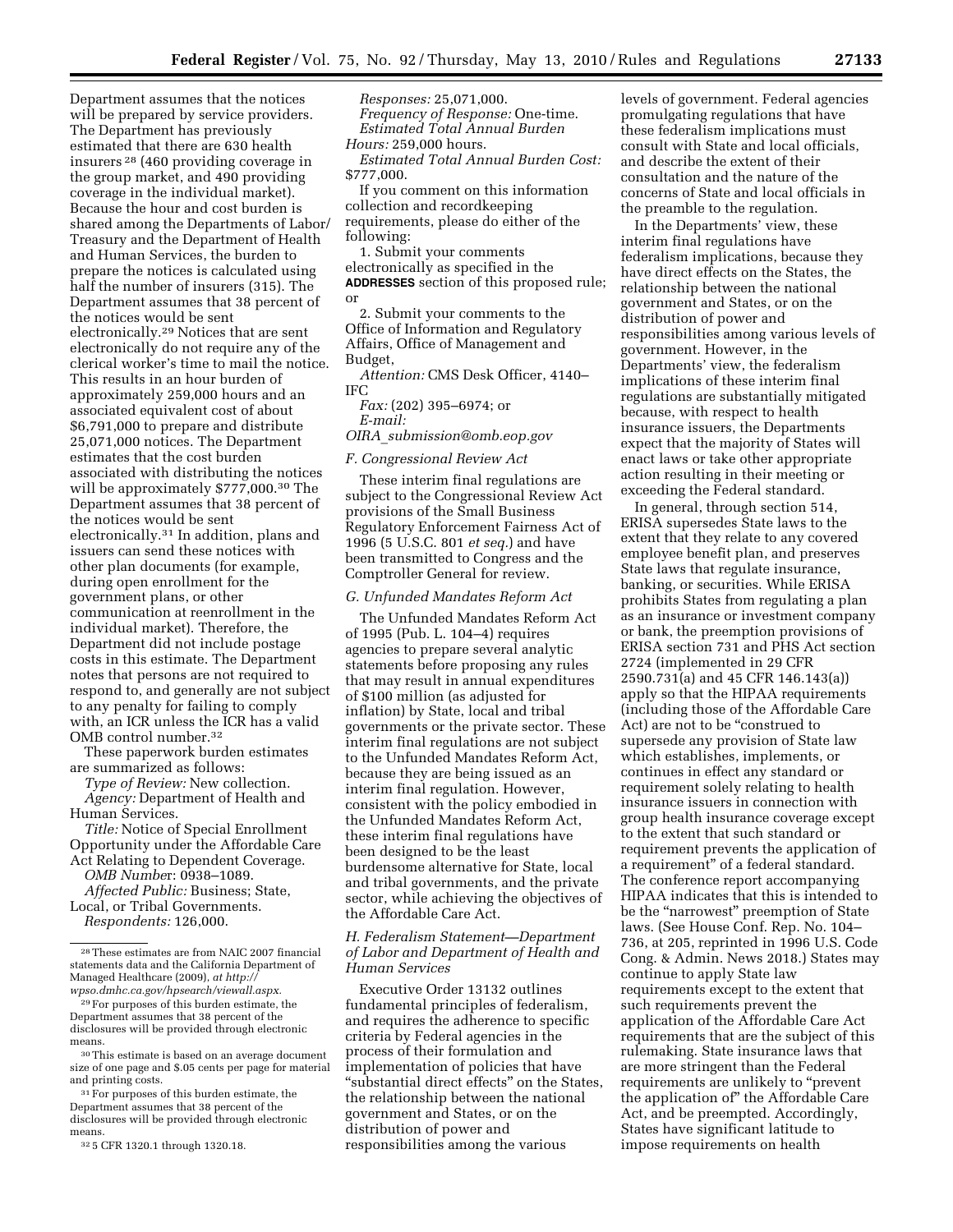insurance issuers that are more restrictive than the Federal law.

In compliance with the requirement of Executive Order 13132 that agencies examine closely any policies that may have federalism implications or limit the policy making discretion of the States, the Departments have engaged in efforts to consult with and work cooperatively with affected State and local officials, including attending conferences of the National Association of Insurance Commissioners and consulting with State insurance officials on an individual basis. It is expected that the Departments will act in a similar fashion in enforcing the Affordable Care Act requirements. Throughout the process of developing these interim final regulations, to the extent feasible within the specific preemption provisions of HIPAA as it applies to the Affordable Care Act, the Departments have attempted to balance the States' interests in regulating health insurance issuers, and Congress' intent to provide uniform minimum protections to consumers in every State. By doing so, it is the Departments' view that they have complied with the requirements of Executive Order 13132.

Pursuant to the requirements set forth in section 8(a) of Executive Order 13132, and by the signatures affixed to these regulations, the Departments certify that the Employee Benefits Security Administration and the Office of Consumer Information and Insurance Oversight have complied with the requirements of Executive Order 13132 for the attached regulation in a meaningful and timely manner.

#### **V. Statutory Authority**

The Department of the Treasury temporary regulations are adopted pursuant to the authority contained in sections 7805 and 9833 of the Code.

The Department of Labor interim final regulations are adopted pursuant to the authority contained in 29 U.S.C. 1027, 1059, 1135, 1161–1168, 1169, 1181– 1183, 1181 note, 1185, 1185a, 1185b, 1191, 1191a, 1191b, and 1191c; sec. 101(g), Pub. L. 104–191, 110 Stat. 1936; sec. 401(b), Pub. L. 105–200, 112 Stat. 645 (42 U.S.C. 651 note); sec. 512(d), Pub. L. 110–343, 122 Stat. 3881; sec. 1001, 1201, and 1562(e), Pub. L. 111– 148, 124 Stat. 119, as amended by Pub. L. 111–152, 124 Stat. 1029; Secretary of Labor's Order 6–2009, 74 FR 21524 (May 7, 2009).

The Department of Health and Human Services interim final regulations are adopted pursuant to the authority contained in sections 2701 through 2763, 2791, and 2792 of the PHS Act (42

USC 300gg through 300gg–63, 300gg–91, and 300gg–92), as amended.

### **List of Subjects**

#### *26 CFR Part 54*

Excise taxes, Health care, Health insurance, Pensions, Reporting and recordkeeping requirements.

#### *26 CFR Part 602*

Reporting and recordkeeping requirements.

#### *29 CFR Part 2590*

Continuation coverage, Disclosure, Employee benefit plans, Group health plans, Health care, Health insurance, Medical child support, Reporting and recordkeeping requirements.

#### *45 CFR Parts 144, 146, and 147*

Health care, Health insurance, Reporting and recordkeeping requirements, and State regulation of health insurance.

#### **Steven T. Miller,**

*Deputy Commissioner for Services and Enforcement, Internal Revenue Service.*  Approved: May 7, 2010.

#### **Michael F. Mundaca,**

*Assistant Secretary of the Treasury (Tax Policy).* 

Signed this 6th day of May 2010.

# **Phyllis C. Borzi,**

*Assistant Secretary, Employee Benefits Security Administration, Department of Labor.* 

Approved: May 4, 2010.

### **Jay Angoff,**

*Director, Office of Consumer Information and Insurance Oversight.* 

Approved: May 7, 2010.

#### **Kathleen Sebelius,**

*Secretary, Department of Health and Human Services.* 

#### **Internal Revenue Service**

#### **26 CFR Chapter 1**

■ Accordingly, 26 CFR Parts 54 and 602 are amended as follows:

# **PART 54—PENSION EXCISE TAXES**

■ **Paragraph 1.** The authority citation for part 54 continues to read in part as follows:

**Authority:** 26 U.S.C. 7805. \* \* \*

■ **Par. 2.** Section 54.9815–2714T is added to read as follows:

### **§ 54.9815–2714T Eligibility of children until at least age 26 (temporary).**

(a) *In general*—(1) A group health plan, or a health insurance issuer offering group health insurance coverage, that makes available dependent coverage of children must make such coverage available for children until attainment of 26 years of age.

(2) The rule of this paragraph (a) is illustrated by the following example:

*Example.* (i) *Facts.* For the plan year beginning January 1, 2011, a group health plan provides health coverage for employees, employees' spouses, and employees' children until the child turns 26. On the birthday of a child of an employee, July 17, 2011, the child turns 26. The last day the plan covers the child is July 16, 2011.

(ii) *Conclusion.* In this *Example,* the plan satisfies the requirement of this paragraph (a) with respect to the child.

(b) *Restrictions on plan definition of dependent.* With respect to a child who has not attained age 26, a plan or issuer may not define dependent for purposes of eligibility for dependent coverage of children other than in terms of a relationship between a child and the participant. Thus, for example, a plan or issuer may not deny or restrict coverage for a child who has not attained age 26 based on the presence or absence of the child's financial dependency (upon the participant or any other person), residency with the participant or with any other person, student status, employment, or any combination of those factors. In addition, a plan or issuer may not deny or restrict coverage of a child based on eligibility for other coverage, except that paragraph (g) of this section provides a special rule for plan years beginning before January 1, 2014 for grandfathered health plans that are group health plans. (Other requirements of Federal or State law, including section 609 of ERISA or section 1908 of the Social Security Act, may mandate coverage of certain children.)

(c) *Coverage of grandchildren not required.* Nothing in this section requires a plan or issuer to make coverage available for the child of a child receiving dependent coverage.

(d) *Uniformity irrespective of age.* The terms of the plan or health insurance coverage providing dependent coverage of children cannot vary based on age (except for children who are age 26 or older).

(e) *Examples.* The rules of paragraph (d) of this section are illustrated by the following examples:

*Example 1.* (i) *Facts.* A group health plan offers a choice of self-only or family health coverage. Dependent coverage is provided under family health coverage for children of participants who have not attained age 26. The plan imposes an additional premium surcharge for children who are older than age 18.

(ii) *Conclusion.* In this *Example 1,* the plan violates the requirement of paragraph (d) of this section because the plan varies the terms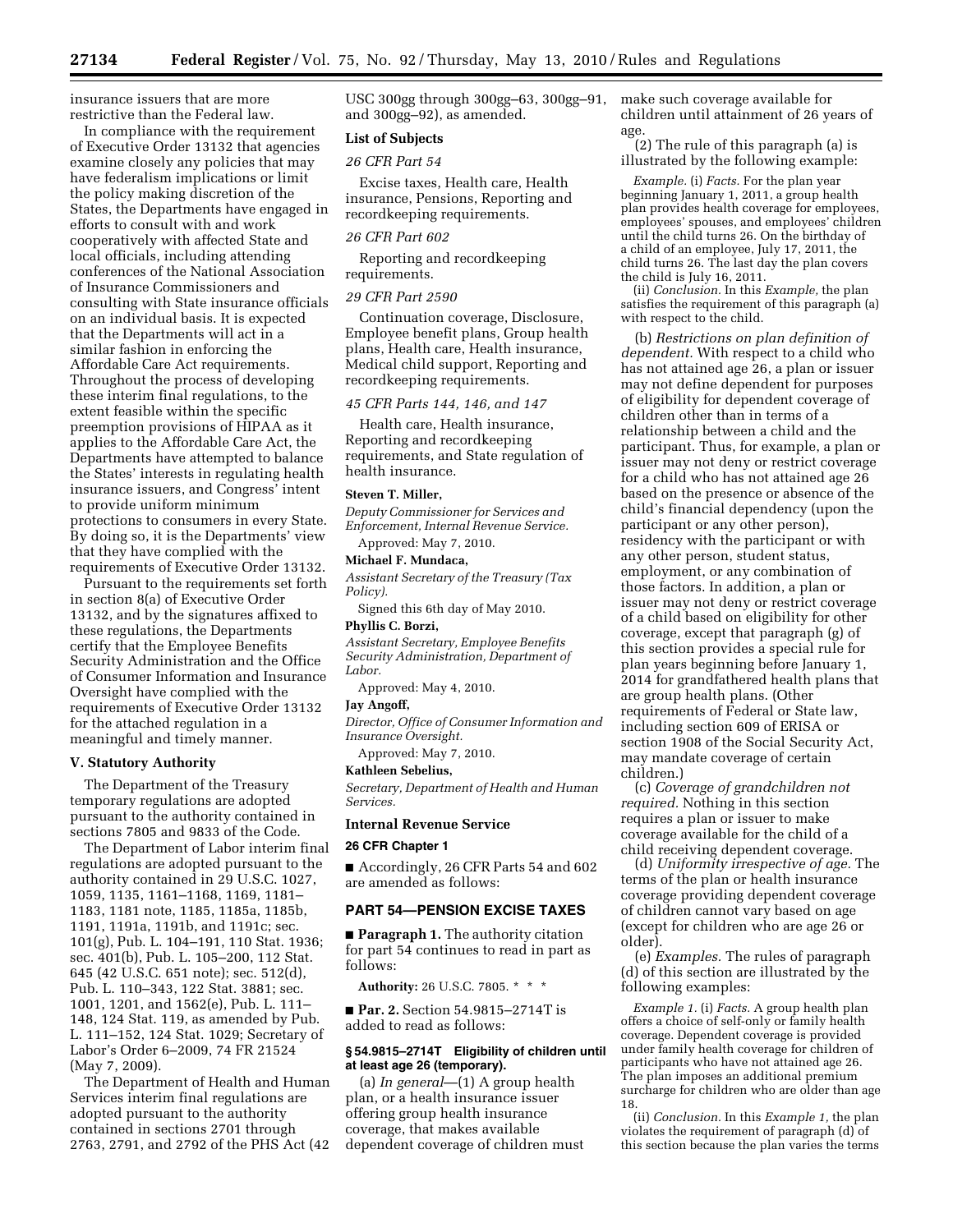for dependent coverage of children based on age.

*Example 2.* (i) *Facts.* A group health plan offers a choice among the following tiers of health coverage: self-only, self-plus-one, selfplus-two, and self-plus-three-or-more. The cost of coverage increases based on the number of covered individuals. The plan provides dependent coverage of children who have not attained age 26.

(ii) *Conclusion.* In this *Example 2,* the plan does not violate the requirement of paragraph (d) of this section that the terms of dependent coverage for children not vary based on age. Although the cost of coverage increases for tiers with more covered individuals, the increase applies without regard to the age of any child.

*Example 3.* (i) *Facts.* A group health plan offers two benefit packages—an HMO option and an indemnity option. Dependent coverage is provided for children of participants who have not attained age 26. The plan limits children who are older than age 18 to the HMO option.

(ii) *Conclusion.* In this *Example 3,* the plan violates the requirement of paragraph (d) of this section because the plan, by limiting children who are older than age 18 to the HMO option, varies the terms for dependent coverage of children based on age.

(f) *Transitional rules for individuals whose coverage ended by reason of reaching a dependent eligibility threshold*—(1) *In general.* The relief provided in the transitional rules of this paragraph (f) applies with respect to any child—

(i) Whose coverage ended, or who was denied coverage (or was not eligible for coverage) under a group health plan or group health insurance coverage because, under the terms of the plan or coverage, the availability of dependent coverage of children ended before the attainment of age 26 (which, under this section, is no longer permissible); and

(ii) Who becomes eligible (or is required to become eligible) for coverage under a group health plan or group health insurance coverage on the first day of the first plan year beginning on or after September 23, 2010 by reason of the application of this section.

(2) *Opportunity to enroll required.* (i) If a group health plan, or group health insurance coverage, in which a child described in paragraph (f)(1) of this section is eligible to enroll (or is required to become eligible to enroll) is the plan or coverage in which the child's coverage ended (or did not begin) for the reasons described in paragraph (f)(1)(i) of this section, and if the plan, or the issuer of such coverage, is subject to the requirements of this section, the plan and the issuer are required to give the child an opportunity to enroll that continues for at least 30 days (including written notice of the opportunity to enroll). This opportunity (including the written notice) must be provided beginning not later than the first day of the first plan year beginning on or after September 23, 2010.

(ii) The written notice must include a statement that children whose coverage ended, or who were denied coverage (or were not eligible for coverage), because the availability of dependent coverage of children ended before attainment of age 26 are eligible to enroll in the plan or coverage. The notice may be provided to an employee on behalf of the employee's child. In addition, the notice may be included with other enrollment materials that a plan distributes to employees, provided the statement is prominent. If a notice satisfying the requirements of this paragraph (f)(2) is provided to an employee whose child is entitled to an enrollment opportunity under this paragraph (f), the obligation to provide the notice of enrollment opportunity under this paragraph (f)(2) with respect to that child is satisfied for both the plan and the issuer.

(3) *Effective date of coverage.* In the case of an individual who enrolls under paragraph (f)(2) of this section, coverage must take effect not later than the first day of the first plan year beginning on or after September 23, 2010.

(4) *Treatment of enrollees in a group health plan.* Any child enrolling in a group health plan pursuant to paragraph (f)(2) of this section must be treated as if the child were a special enrollee, as provided under the rules of § 54.9801– 6(d). Accordingly, the child (and, if the child would not be a participant once enrolled in the plan, the participant through whom the child is otherwise eligible for coverage under the plan) must be offered all the benefit packages available to similarly situated individuals who did not lose coverage by reason of cessation of dependent status. For this purpose, any difference in benefits or cost-sharing requirements constitutes a different benefit package. The child also cannot be required to pay more for coverage than similarly situated individuals who did not lose coverage by reason of cessation of dependent status.

(5) *Examples.* The rules of this paragraph (f) are illustrated by the following examples:

*Example 1.* (i) *Facts.* Employer Y maintains a group health plan with a calendar year plan year. The plan has a single benefit package. For the 2010 plan year, the plan allows children of employees to be covered under the plan until age 19, or until age 23 for children who are full-time students. Individual B, an employee of Y, and Individual C, B's child and a full-time student, were enrolled in Y's group health

plan at the beginning of the 2010 plan year. On June 10, 2010, C turns 23 years old and loses dependent coverage under Y's plan. On or before January 1, 2011, Y's group health plan gives B written notice that individuals who lost coverage by reason of ceasing to be a dependent before attainment of age 26 are eligible to enroll in the plan, and that individuals may request enrollment for such children through February 14, 2011 with enrollment effective retroactively to January 1, 2011.

(ii) *Conclusion.* In this *Example 1,* the plan has complied with the requirements of this paragraph (f) by providing an enrollment opportunity to C that lasts at least 30 days.

*Example 2.* (i) *Facts.* Employer Z maintains a group health plan with a plan year beginning October 1 and ending September 30. Prior to October 1, 2010, the group health plan allows children of employees to be covered under the plan until age 22. Individual D, an employee of Z, and Individual E, D's child, are enrolled in family coverage under Z's group health plan for the plan year beginning on October 1, 2008. On May 1, 2009, E turns 22 years old and ceases to be eligible as a dependent under Z's plan and loses coverage. D drops coverage but remains an employee of Z.

(ii) *Conclusion.* In this *Example 2,* not later than October 1, 2010, the plan must provide D and E an opportunity to enroll (including written notice of an opportunity to enroll) that continues for at least 30 days, with enrollment effective not later than October 1, 2010.

*Example 3.* (i) *Facts.* Same facts as *Example 2,* except that D did not drop coverage. Instead, D switched to a lower-cost benefit package option.

(ii) *Conclusion.* In this *Example 3,* not later than October 1, 2010, the plan must provide D and E an opportunity to enroll in any benefit package available to similarly situated individuals who enroll when first eligible.

*Example 4.* (i) *Facts.* Same facts as *Example 2,* except that E elected COBRA continuation coverage.

(ii) *Conclusion.* In this *Example 4,* not later than October 1, 2010, the plan must provide D and E an opportunity to enroll other than as a COBRA qualified beneficiary (and must provide, by that date, written notice of the opportunity to enroll) that continues for at least 30 days, with enrollment effective not later than October 1, 2010.

*Example 5.* (i) *Facts.* Employer X maintains a group health plan with a calendar year plan year. Prior to 2011, the plan allows children of employees to be covered under the plan until the child attains age 22. During the 2009 plan year, an individual with a 22-year old child joins the plan; the child is denied coverage because the child is 22.

(ii) *Conclusion.* In this *Example 5,*  notwithstanding that the child was not previously covered under the plan, the plan must provide the child, not later than January 1, 2011, an opportunity to enroll (including written notice to the employee of an opportunity to enroll the child) that continues for at least 30 days, with enrollment effective not later than January 1, 2011.

(g) *Special rule for grandfathered group health plans*—(1) For plan years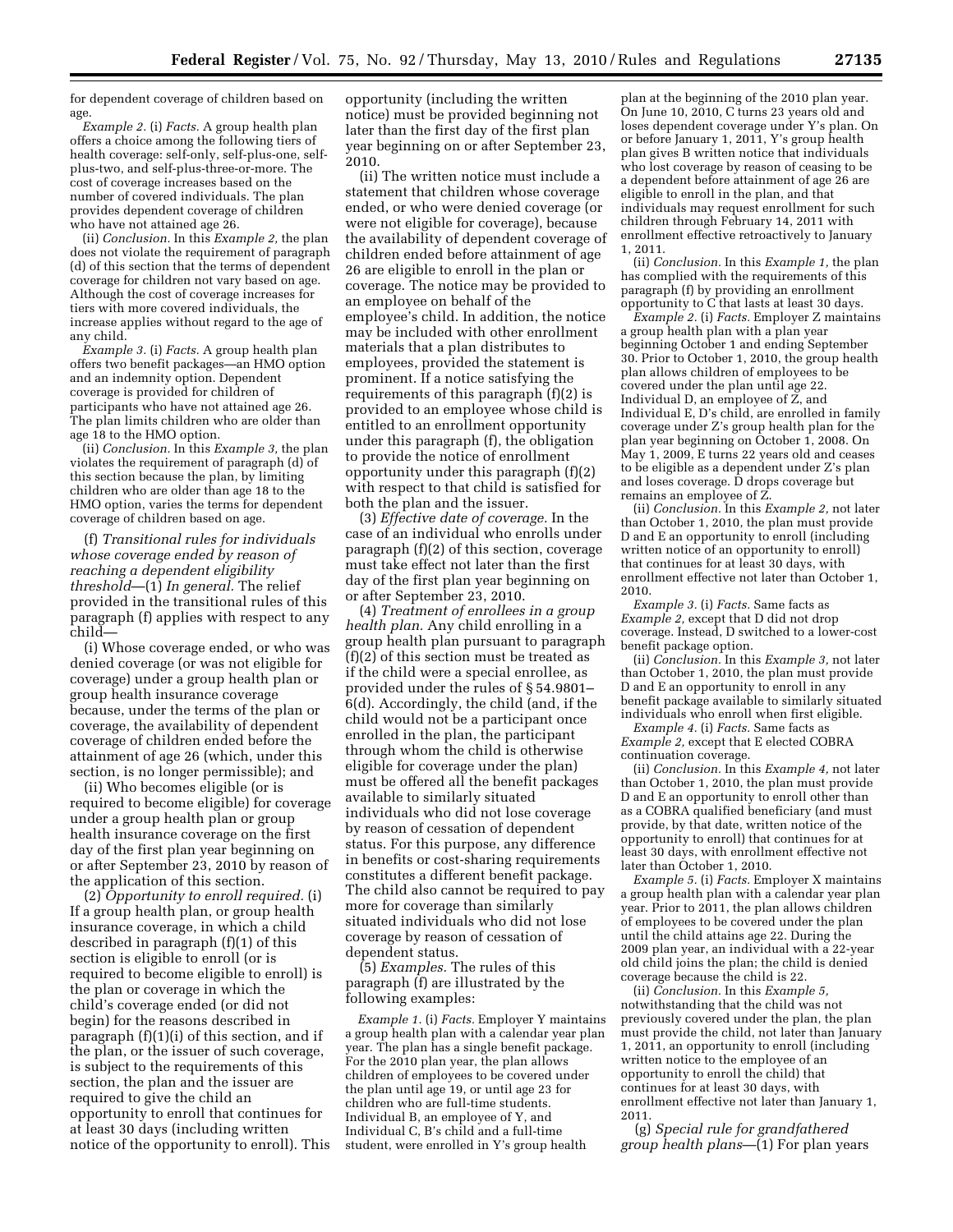beginning before January 1, 2014, a group health plan that qualifies as a grandfathered health plan under section 1251 of the Patient Protection and Affordable Care Act and that makes available dependent coverage of children may exclude an adult child who has not attained age 26 from coverage only if the adult child is eligible to enroll in an eligible employer-sponsored health plan (as defined in section 5000A(f)(2)) other than a group health plan of a parent.

(2) For plan years beginning on or after January 1, 2014, a group health plan that qualifies as a grandfathered health plan under section 1251 of the Patient Protection and Affordable Care Act must comply with the requirements of paragraphs (a) through (f) of this section.

(h) *Applicability date.* The provisions of this section apply for plan years beginning on or after September 23, 2010.

(i) *Expiration date.* This section expires on or before May 13, 2013.

# **PART 602—OMB CONTROL NUMBERS UNDER THE PAPERWORK REDUCTION ACT**

■ **Par. 5.** The authority citation for part 602 continues to read as follows:

**Authority:** 26 U.S.C. 7805.

■ **Par. 6.** In § 602.101, paragraph (b) is amended by adding the following entry in numerical order to the table:

# **§ 602.101 OMB Control numbers.**

| ÷<br>÷                                                                              | ÷<br>$\star$<br>$\star$ |         |  |                |  |  |  |
|-------------------------------------------------------------------------------------|-------------------------|---------|--|----------------|--|--|--|
| Current OMB<br>CFR part or section where<br>identified and described<br>control No. |                         |         |  |                |  |  |  |
| $\star$<br>54.9815-2714T                                                            | $\star$                 | $\star$ |  | ÷<br>1545-2172 |  |  |  |
|                                                                                     |                         |         |  |                |  |  |  |

# **Employee Benefits Security Administration**

# **29 CFR Chapter XXV**

■ 29 CFR Part 2590 is amended as follows:

# **PART 2590—RULES AND REGULATIONS FOR GROUP HEALTH PLANS**

■ 1. The authority citation for Part 2590 is revised to read as follows:

**Authority:** 29 U.S.C. 1027, 1059, 1135, 1161–1168, 1169, 1181–1183, 1181 note, 1185, 1185a, 1185b, 1191, 1191a, 1191b, and 1191c; sec. 101(g), Pub. L.104–191, 110 Stat. 1936; sec. 401(b), Pub. L. 105–200, 112 Stat.

645 (42 U.S.C. 651 note); sec. 512(d), Pub. L. 110–343, 122 Stat. 3881; sec. 1001, 1201, and 1562(e), Pub. L. 111–148, 124 Stat. 119, as amended by Pub. L. 111–152, 124 Stat. 1029; Secretary of Labor's Order 6–2009, 74 FR 21524 (May 7, 2009).

■ 2. Section 2590.715–2714 is added to Subpart C to read as follows:

#### **§ 2590.715–2714 Eligibility of children until at least age 26.**

(a) *In general*—(1) A group health plan, or a health insurance issuer offering group health insurance coverage, that makes available dependent coverage of children must make such coverage available for children until attainment of 26 years of age.

(2) The rule of this paragraph (a) is illustrated by the following example:

*Example.* (i) *Facts.* For the plan year beginning January 1, 2011, a group health plan provides health coverage for employees, employees' spouses, and employees' children until the child turns 26. On the birthday of a child of an employee, July 17, 2011, the child turns 26. The last day the plan covers the child is July 16, 2011.

(ii) *Conclusion.* In this *Example,* the plan satisfies the requirement of this paragraph (a) with respect to the child.

(b) *Restrictions on plan definition of dependent.* With respect to a child who has not attained age 26, a plan or issuer may not define dependent for purposes of eligibility for dependent coverage of children other than in terms of a relationship between a child and the participant. Thus, for example, a plan or issuer may not deny or restrict coverage for a child who has not attained age 26 based on the presence or absence of the child's financial dependency (upon the participant or any other person), residency with the participant or with any other person, student status, employment, or any combination of those factors. In addition, a plan or issuer may not deny or restrict coverage of a child based on eligibility for other coverage, except that paragraph (g) of this section provides a special rule for plan years beginning before January 1, 2014 for grandfathered health plans that are group health plans. (Other requirements of Federal or State law, including section 609 of ERISA or section 1908 of the Social Security Act, may mandate coverage of certain children.)

(c) *Coverage of grandchildren not required.* Nothing in this section requires a plan or issuer to make coverage available for the child of a child receiving dependent coverage.

(d) *Uniformity irrespective of age.* The terms of the plan or health insurance coverage providing dependent coverage of children cannot vary based on age

(except for children who are age 26 or older).

(e) *Examples.* The rules of paragraph (d) of this section are illustrated by the following examples:

*Example 1.* (i) *Facts.* A group health plan offers a choice of self-only or family health coverage. Dependent coverage is provided under family health coverage for children of participants who have not attained age 26. The plan imposes an additional premium surcharge for children who are older than age 18.

(ii) *Conclusion.* In this *Example 1,* the plan violates the requirement of paragraph (d) of this section because the plan varies the terms for dependent coverage of children based on age.

*Example 2.* (i) *Facts.* A group health plan offers a choice among the following tiers of health coverage: self-only, self-plus-one, selfplus-two, and self-plus-three-or-more. The cost of coverage increases based on the number of covered individuals. The plan provides dependent coverage of children who have not attained age 26.

(ii) *Conclusion.* In this *Example 2,* the plan does not violate the requirement of paragraph (d) of this section that the terms of dependent coverage for children not vary based on age. Although the cost of coverage increases for tiers with more covered individuals, the increase applies without regard to the age of any child.

*Example 3.* (i) *Facts.* A group health plan offers two benefit packages—an HMO option and an indemnity option. Dependent coverage is provided for children of participants who have not attained age 26. The plan limits children who are older than age 18 to the HMO option.

(ii) *Conclusion.* In this *Example 3,* the plan violates the requirement of paragraph (d) of this section because the plan, by limiting children who are older than age 18 to the HMO option, varies the terms for dependent coverage of children based on age.

(f) *Transitional rules for individuals whose coverage ended by reason of reaching a dependent eligibility threshold*—(1) *In general.* The relief provided in the transitional rules of this paragraph (f) applies with respect to any child—

(i) Whose coverage ended, or who was denied coverage (or was not eligible for coverage) under a group health plan or group health insurance coverage because, under the terms of the plan or coverage, the availability of dependent coverage of children ended before the attainment of age 26 (which, under this section, is no longer permissible); and

(ii) Who becomes eligible (or is required to become eligible) for coverage under a group health plan or group health insurance coverage on the first day of the first plan year beginning on or after September 23, 2010 by reason of the application of this section.

(2) *Opportunity to enroll required*—(i) If a group health plan, or group health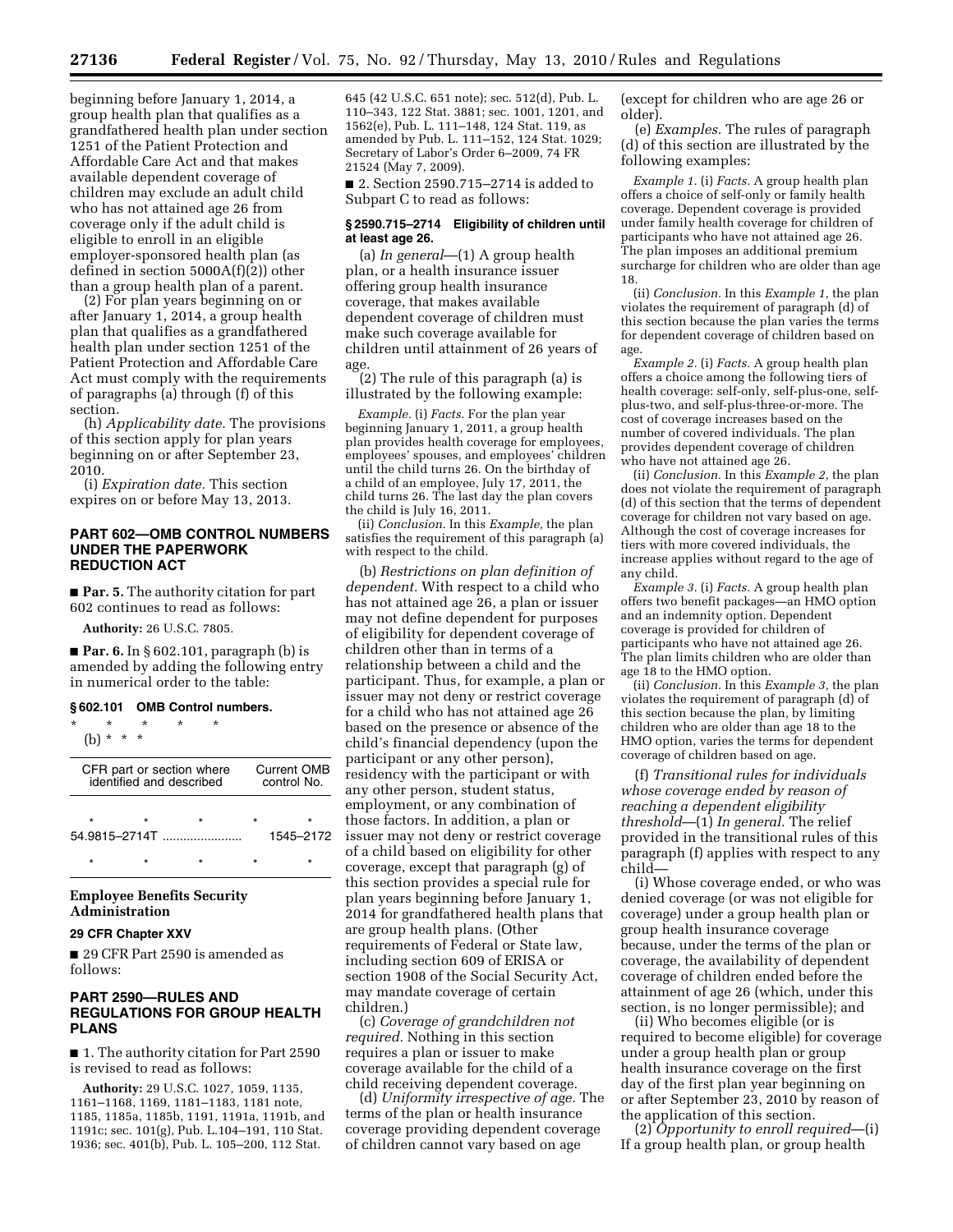insurance coverage, in which a child described in paragraph (f)(1) of this section is eligible to enroll (or is required to become eligible to enroll) is the plan or coverage in which the child's coverage ended (or did not begin) for the reasons described in paragraph (f)(1)(i) of this section, and if the plan, or the issuer of such coverage, is subject to the requirements of this section, the plan and the issuer are required to give the child an opportunity to enroll that continues for at least 30 days (including written notice of the opportunity to enroll). This opportunity (including the written notice) must be provided beginning not later than the first day of the first plan year beginning on or after September 23, 2010.

(ii) The written notice must include a statement that children whose coverage ended, or who were denied coverage (or were not eligible for coverage), because the availability of dependent coverage of children ended before attainment of age 26 are eligible to enroll in the plan or coverage. The notice may be provided to an employee on behalf of the employee's child. In addition, the notice may be included with other enrollment materials that a plan distributes to employees, provided the statement is prominent. If a notice satisfying the requirements of this paragraph (f)(2) is provided to an employee whose child is entitled to an enrollment opportunity under this paragraph (f), the obligation to provide the notice of enrollment opportunity under this paragraph (f)(2) with respect to that child is satisfied for both the plan and the issuer.

(3) *Effective date of coverage.* In the case of an individual who enrolls under paragraph (f)(2) of this section, coverage must take effect not later than the first day of the first plan year beginning on or after September 23, 2010.

(4) *Treatment of enrollees in a group health plan.* Any child enrolling in a group health plan pursuant to paragraph (f)(2) of this section must be treated as if the child were a special enrollee, as provided under the rules of § 2590.701– 6(d) of this Part. Accordingly, the child (and, if the child would not be a participant once enrolled in the plan, the participant through whom the child is otherwise eligible for coverage under the plan) must be offered all the benefit packages available to similarly situated individuals who did not lose coverage by reason of cessation of dependent status. For this purpose, any difference in benefits or cost-sharing requirements constitutes a different benefit package. The child also cannot be required to pay more for coverage than similarly situated individuals who did not lose

coverage by reason of cessation of dependent status.

(5) *Examples.* The rules of this paragraph (f) are illustrated by the following examples:

*Example 1.* (i) *Facts.* Employer *Y* maintains a group health plan with a calendar year plan year. The plan has a single benefit package. For the 2010 plan year, the plan allows children of employees to be covered under the plan until age 19, or until age 23 for children who are full-time students. Individual *B,* an employee of *Y,* and Individual *C, B'*s child and a full-time student, were enrolled in *Y'*s group health plan at the beginning of the 2010 plan year. On June 10, 2010, *C* turns 23 years old and loses dependent coverage under *Y'*s plan. On or before January 1, 2011, *Y'*s group health plan gives *B* written notice that individuals who lost coverage by reason of ceasing to be a dependent before attainment of age 26 are eligible to enroll in the plan, and that individuals may request enrollment for such children through February 14, 2011 with enrollment effective retroactively to January 1, 2011.

(ii) *Conclusion.* In this *Example 1,* the plan has complied with the requirements of this paragraph (f) by providing an enrollment opportunity to  $\overrightarrow{C}$  that lasts at least 30 days.

*Example 2.* (i) *Facts.* Employer *Z* maintains a group health plan with a plan year beginning October 1 and ending September 30. Prior to October 1, 2010, the group health plan allows children of employees to be covered under the plan until age 22. Individual *D,* an employee of *Z,* and Individual *E, D'*s child, are enrolled in family coverage under *Z'*s group health plan for the plan year beginning on October 1, 2008. On May 1, 2009, *E* turns 22 years old and ceases to be eligible as a dependent under *Z'*s plan and loses coverage. *D* drops coverage but remains an employee of *Z.* 

(ii) *Conclusion.* In this *Example 2,* not later than October 1, 2010, the plan must provide *D* and *E* an opportunity to enroll (including written notice of an opportunity to enroll) that continues for at least 30 days, with enrollment effective not later than October 1, 2010.

*Example 3.* (i) *Facts.* Same facts as *Example 2,* except that *D* did not drop coverage. Instead, *D* switched to a lower-cost benefit package option.

(ii) *Conclusion.* In this *Example 3,* not later than October 1, 2010, the plan must provide *D* and *E* an opportunity to enroll in any benefit package available to similarly situated individuals who enroll when first eligible.

*Example 4.* (i) *Facts.* Same facts as *Example 2,* except that *E* elected COBRA continuation coverage.

(ii) *Conclusion.* In this *Example 4,* not later than October 1, 2010, the plan must provide *D* and *E* an opportunity to enroll other than as a COBRA qualified beneficiary (and must provide, by that date, written notice of the opportunity to enroll) that continues for at least 30 days, with enrollment effective not later than October 1, 2010.

*Example 5.* (i) *Facts.* Employer *X* maintains a group health plan with a calendar year plan year. Prior to 2011, the plan allows children

of employees to be covered under the plan until the child attains age 22. During the 2009 plan year, an individual with a 22-year old child joins the plan; the child is denied coverage because the child is 22.

(ii) *Conclusion.* In this *Example 5,*  notwithstanding that the child was not previously covered under the plan, the plan must provide the child, not later than January 1, 2011, an opportunity to enroll (including written notice to the employee of an opportunity to enroll the child) that continues for at least 30 days, with enrollment effective not later than January 1, 2011.

(g) *Special rule for grandfathered group health plans*—(1) For plan years beginning before January 1, 2014, a group health plan that qualifies as a grandfathered health plan under section 1251 of the Patient Protection and Affordable Care Act and that makes available dependent coverage of children may exclude an adult child who has not attained age 26 from coverage only if the adult child is eligible to enroll in an eligible employer-sponsored health plan (as defined in section 5000A(f)(2) of the Internal Revenue Code) other than a group health plan of a parent.

(2) For plan years beginning on or after January 1, 2014, a group health plan that qualifies as a grandfathered health plan under section 1251 of the Patient Protection and Affordable Care Act must comply with the requirements of paragraphs (a) through (f) of this section.

(h) *Applicability date.* The provisions of this section apply for plan years beginning on or after September 23, 2010.

#### **Department of Health and Human Services**

# *45 CFR Subtitle A*

■ For reasons set forth in the preamble, the Department of Health and Human Services is amending 45 CFR Subtitle A, Subchapter B as follows:

# **PART 144—REQUIREMENTS RELATING TO HEALTH INSURANCE COVERAGE**

# **Subpart A—General Provisions**

- 1. Section 144.101 is amended by-
- A. Revising paragraph (a).

■ B. Redesignating paragraphs (b), (c) and (d) as paragraphs (c), (d) and (e), respectively.

- C. Adding a new paragraph (b).
- D. Revising the first sentence of newly redesignated paragraph (c).
- E. Amending newly redesignated

paragraph (d) by removing "2722" and adding in its place "2723".

The revisions and additions read as follows: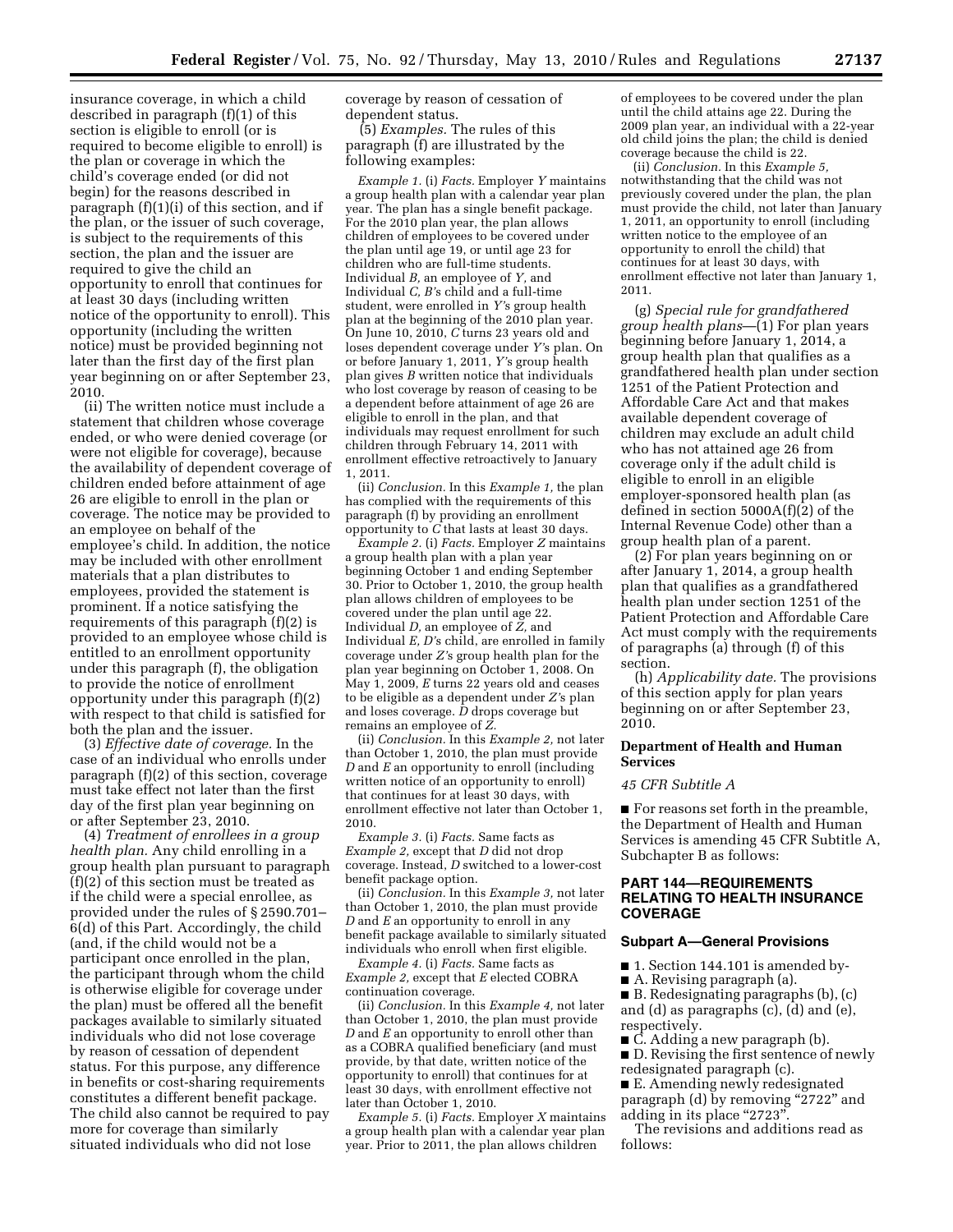# **§ 144.101 Basis and purpose.**

(a) Part 146 of this subchapter implements requirements of Title XXVII of the Public Health Service Act (PHS Act, 42 U.S.C. 300gg, *et seq.*) that apply to group health plans and group health insurance issuers.

(b) Part 147 of this subchapter implements the provisions of the Patient Protection and Affordable Care Act that apply to both group health plans and health insurance issuers in the Group and Individual Markets.

(c) Part 148 of this subchapter implements Individual Health Insurance Market requirements of the PHS Act. \* \* \*

\* \* \* \* \*

■ 2. Section 144.103 is amended by adding the definition of ''Policy Year'' to read as follows:

#### **§ 144.103 Defintions.**

\* \* \* \* \*

*Policy Year* means in the individual health insurance market the 12-month period that is designated as the policy year in the policy documents of the individual health insurance coverage. If there is no designation of a policy year in the policy document (or no such policy document is available), then the policy year is the deductible or limit year used under the coverage. If deductibles or other limits are not imposed on a yearly basis, the policy year is the calendar year.

\* \* \* \* \*

# **PART 146—REQUIREMENTS FOR THE GROUP HEALTH INSURANCE MARKET**

 $\blacksquare$  3. Section 146.101 is amended by— ■ A. Revising the first sentence of paragraph (a).

 $\blacksquare$  B. Revising paragraph (b)(4). The revisions read as follows:

#### **§ 146.101 Basis and Scope.**

(a) Statutory basis. This part implements the Group Market requirements of the PHS Act.\* \* \* (b) \* \* \*

(4) *Subpart E.* Subpart E of this part implements requirements relating to group health plans and issuers in the Group Health Insurance Market.

\* \* \* \* \*

#### **§ 146.115 [Amended]**

■ 4. Section 146.115 is amended by removing "2721(b)" wherever it appears in paragraph (a)(6) and adding in its place "2722(a)".

# **§ 146.130 [Amended]**

■ 5. Section 146.130 is amended by— ■ A. Removing "2704" wherever it appears in paragraphs (e) and (f),

including the examples in paragraph  $(e)(4)$ , and adding in its place "2725". ■ B. Removing "2723" wherever it appears in paragraph (e)(3), including the paragraph heading, and adding in its place "2724".

■ 6. A new Part 147 is added to read as follows:

# **PART 147—HEALTH INSURANCE REFORM REQUIREMENTS FOR THE GROUP AND INDIVIDUAL HEALTH INSURANCE MARKETS**

**Authority:** Secs 2701 through 2763, 2791, and 2792 of the Public Health Service Act (42 USC 300gg through 300gg–63, 300gg–91, and 300gg–92), as amended.

#### **§ 147.100 Basis and scope.**

Part 147 of this subchapter implements the requirements of the Patient Protection and Affordable Care Act that apply to group health plans and health insurance issuers in the Group and Individual markets.

## **§ 147.120 Eligibility of children until at least age 26.**

(a) *In general*—(1) A group health plan, or a health insurance issuer offering group or individual health insurance coverage, that makes available dependent coverage of children must make such coverage available for children until attainment of 26 years of age.

(2) The rule of this paragraph (a) is illustrated by the following example:

*Example.* (i) *Facts.* For the plan year beginning January 1, 2011, a group health plan provides health coverage for employees, employees' spouses, and employees' children until the child turns 26. On the birthday of a child of an employee, July 17, 2011, the child turns 26. The last day the plan covers the child is July 16, 2011.

(ii) *Conclusion.* In this *Example,* the plan satisfies the requirement of this paragraph (a) with respect to the child.

(b) *Restrictions on plan definition of dependent.* With respect to a child who has not attained age 26, a plan or issuer may not define dependent for purposes of eligibility for dependent coverage of children other than in terms of a relationship between a child and the participant (in the individual market, the primary subscriber). Thus, for example, a plan or issuer may not deny or restrict coverage for a child who has not attained age 26 based on the presence or absence of the child's financial dependency (upon the participant or primary subscriber, or any other person), residency with the participant (in the individual market, the primary subscriber) or with any other person, student status, employment, or any combination of

those factors. In addition, a plan or issuer may not deny or restrict coverage of a child based on eligibility for other coverage, except that paragraph (g) of this section provides a special rule for plan years beginning before January 1, 2014 for grandfathered health plans that are group health plans. (Other requirements of Federal or State law, including section 609 of ERISA or section 1908 of the Social Security Act, may mandate coverage of certain children.)

(c) *Coverage of grandchildren not required.* Nothing in this section requires a plan or issuer to make coverage available for the child of a child receiving dependent coverage.

(d) *Uniformity irrespective of age.* The terms of the plan or health insurance coverage providing dependent coverage of children cannot vary based on age (except for children who are age 26 or older).

(e) *Examples.* The rules of paragraph (d) of this section are illustrated by the following examples:

*Example 1.* (i) *Facts.* A group health plan offers a choice of self-only or family health coverage. Dependent coverage is provided under family health coverage for children of participants who have not attained age 26. The plan imposes an additional premium surcharge for children who are older than age 18.

(ii) *Conclusion.* In this *Example 1,* the plan violates the requirement of paragraph (d) of this section because the plan varies the terms for dependent coverage of children based on age.

*Example 2.* (i) *Facts.* A group health plan offers a choice among the following tiers of health coverage: Self-only, self-plus-one, selfplus-two, and self-plus-three-or-more. The cost of coverage increases based on the number of covered individuals. The plan provides dependent coverage of children who have not attained age 26.

(ii) *Conclusion.* In this *Example 2,* the plan does not violate the requirement of paragraph (d) of this section that the terms of dependent coverage for children not vary based on age. Although the cost of coverage increases for tiers with more covered individuals, the increase applies without regard to the age of any child.

*Example 3.* (i) *Facts.* A group health plan offers two benefit packages—an HMO option and an indemnity option. Dependent coverage is provided for children of participants who have not attained age 26. The plan limits children who are older than age 18 to the HMO option.

(ii) *Conclusion.* In this *Example 3,* the plan violates the requirement of paragraph (d) of this section because the plan, by limiting children who are older than age 18 to the HMO option, varies the terms for dependent coverage of children based on age.

(f) *Transitional rules for individuals whose coverage ended by reason of reaching a dependent eligibility*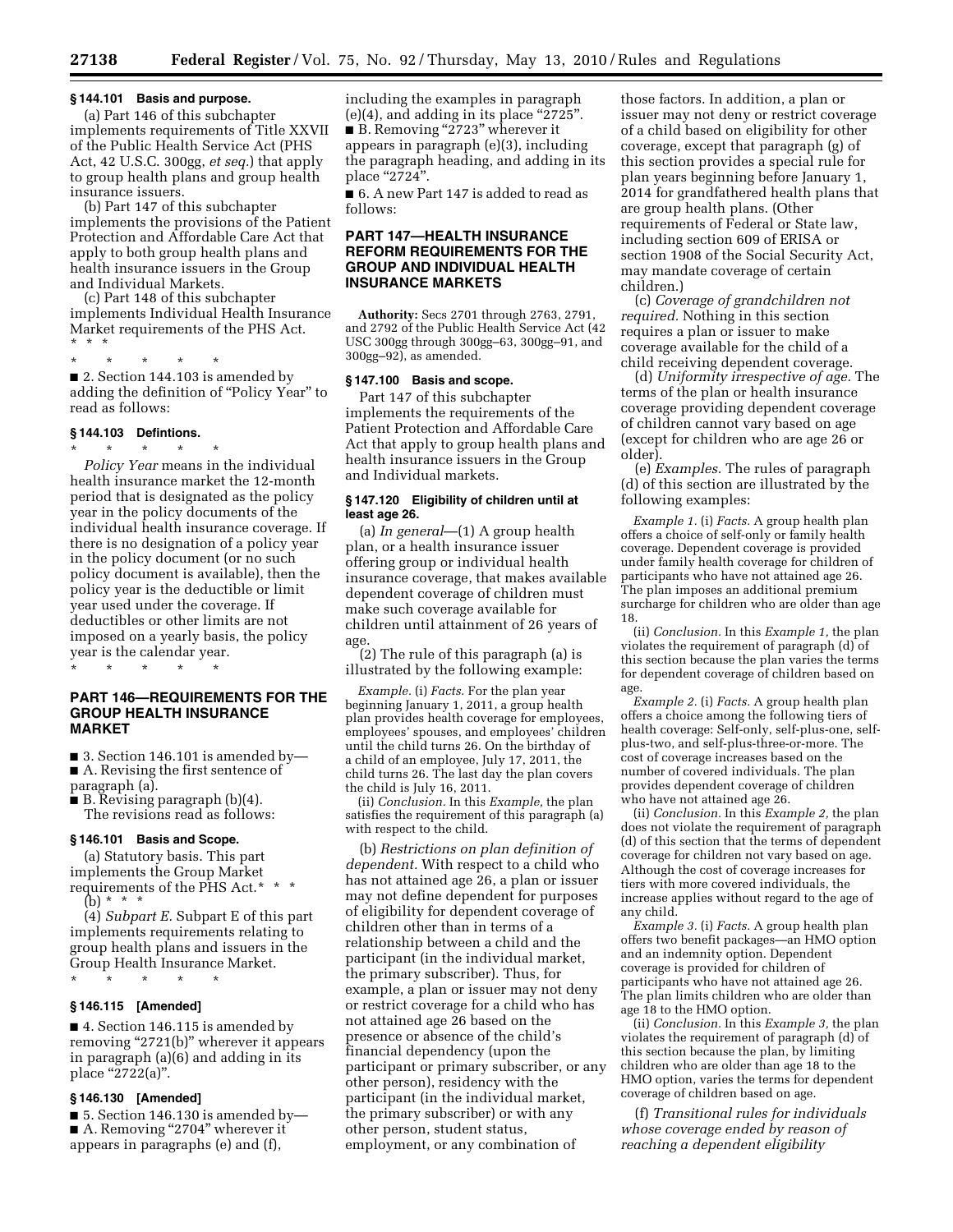*threshold*—(1) *In general.* The relief provided in the transitional rules of this paragraph (f) applies with respect to any child—

(i) Whose coverage ended, or who was denied coverage (or was not eligible for coverage) under a group health plan or group or individual health insurance coverage because, under the terms of the plan or coverage, the availability of dependent coverage of children ended before the attainment of age 26 (which, under this section, is no longer permissible); and

(ii) Who becomes eligible (or is required to become eligible) for coverage under a group health plan or group or individual health insurance coverage on the first day of the first plan year (in the individual market, the first day of the first policy year) beginning on or after September 23, 2010 by reason of the application of this section.

(2) *Opportunity to enroll required*—(i) If a group health plan, or group or individual health insurance coverage, in which a child described in paragraph (f)(1) of this section is eligible to enroll (or is required to become eligible to enroll) is the plan or coverage in which the child's coverage ended (or did not begin) for the reasons described in paragraph (f)(1)(i) of this section, and if the plan, or the issuer of such coverage, is subject to the requirements of this section, the plan and the issuer are required to give the child an opportunity to enroll that continues for at least 30 days (including written notice of the opportunity to enroll). This opportunity (including the written notice) must be provided beginning not later than the first day of the first plan year (in the individual market, the first day of the first policy year) beginning on or after September 23, 2010.

(ii) The written notice must include a statement that children whose coverage ended, or who were denied coverage (or were not eligible for coverage), because the availability of dependent coverage of children ended before attainment of age 26 are eligible to enroll in the plan or coverage. The notice may be provided to an employee on behalf of the employee's child (in the individual market, to the primary subscriber on behalf of the primary subscriber's child). In addition, for a group health plan or group health insurance coverage, the notice may be included with other enrollment materials that a plan distributes to employees, provided the statement is prominent. For a group health plan or group health insurance coverage, if a notice satisfying the requirements of this paragraph (f)(2) is provided to an employee whose child is entitled to an enrollment opportunity

under this paragraph (f), the obligation to provide the notice of enrollment opportunity under this paragraph (f)(2) with respect to that child is satisfied for both the plan and the issuer.

(3) *Effective date of coverage.* In the case of an individual who enrolls under paragraph (f)(2) of this section, coverage must take effect not later than the first day of the first plan year (in the individual market, the first day of the first policy year) beginning on or after September 23, 2010.

(4) *Treatment of enrollees in a group health plan.* For purposes of this Part, any child enrolling in a group health plan pursuant to paragraph (f)(2) of this section must be treated as if the child were a special enrollee, as provided under the rules of 45 CFR 146.117(d). Accordingly, the child (and, if the child would not be a participant once enrolled in the plan, the participant through whom the child is otherwise eligible for coverage under the plan) must be offered all the benefit packages available to similarly situated individuals who did not lose coverage by reason of cessation of dependent status. For this purpose, any difference in benefits or cost-sharing requirements constitutes a different benefit package. The child also cannot be required to pay more for coverage than similarly situated individuals who did not lose coverage by reason of cessation of dependent status.

(5) *Examples.* The rules of this paragraph (f) are illustrated by the following examples:

*Example 1.* (i) *Facts.* Employer *Y* maintains a group health plan with a calendar year plan year. The plan has a single benefit package. For the 2010 plan year, the plan allows children of employees to be covered under the plan until age 19, or until age 23 for children who are full-time students. Individual *B,* an employee of *Y,* and Individual *C, B'*s child and a full-time student, were enrolled in *Y*'s group health plan at the beginning of the 2010 plan year. On June 10, 2010, *C* turns 23 years old and loses dependent coverage under *Y*'s plan. On or before January 1, 2011, *Y*'s group health plan gives *B* written notice that individuals who lost coverage by reason of ceasing to be a dependent before attainment of age 26 are eligible to enroll in the plan, and that individuals may request enrollment for such children through February 14, 2011 with enrollment effective retroactively to January 1, 2011.

(ii) *Conclusion.* In this *Example 1,* the plan has complied with the requirements of this paragraph (f) by providing an enrollment opportunity to  $\tilde{C}$  that lasts at least 30 days.

*Example 2.* (i) *Facts.* Employer *Z* maintains a group health plan with a plan year beginning October 1 and ending September 30. Prior to October 1, 2010, the group health plan allows children of employees to be

covered under the plan until age 22. Individual *D,* an employee of *Z,* and Individual *E, D*'s child, are enrolled in family coverage under *Z*'s group health plan for the plan year beginning on October 1, 2008. On May 1, 2009, *E* turns 22 years old and ceases to be eligible as a dependent under *Z*'s plan and loses coverage. *D* drops coverage but remains an employee of *Z.* 

(ii) *Conclusion.* In this *Example 2,* not later than October 1, 2010, the plan must provide *D* and *E* an opportunity to enroll (including written notice of an opportunity to enroll) that continues for at least 30 days, with enrollment effective not later than October 1, 2010.

*Example 3.* (i) *Facts.* Same facts as *Example 2,* except that *D* did not drop coverage. Instead, *D* switched to a lower-cost benefit package option.

(ii) *Conclusion.* In this *Example 3,* not later than October 1, 2010, the plan must provide *D* and *E* an opportunity to enroll in any benefit package available to similarly situated individuals who enroll when first eligible.

*Example 4.* (i) *Facts.* Same facts as *Example 2,* except that *E* elected COBRA continuation coverage.

(ii) *Conclusion.* In this *Example 4,* not later than October 1, 2010, the plan must provide *D* and *E* an opportunity to enroll other than as a COBRA qualified beneficiary (and must provide, by that date, written notice of the opportunity to enroll) that continues for at least 30 days, with enrollment effective not later than October 1, 2010.

*Example 5.* (i) *Facts.* Employer *X*  maintains a group health plan with a calendar year plan year. Prior to 2011, the plan allows children of employees to be covered under the plan until the child attains age 22. During the 2009 plan year, an individual with a 22-year old child joins the plan; the child is denied coverage because the child is 22.

(ii) *Conclusion.* In this *Example 5,*  notwithstanding that the child was not previously covered under the plan, the plan must provide the child, not later than January 1, 2011, an opportunity to enroll (including written notice to the employee of an opportunity to enroll the child) that continues for at least 30 days, with enrollment effective not later than January 1, 2011.

(g) *Special rule for grandfathered group health plans*—(1) For plan years beginning before January 1, 2014, a group health plan that qualifies as a grandfathered health plan under section 1251 of the Patient Protection and Affordable Care Act and that makes available dependent coverage of children may exclude an adult child who has not attained age 26 from coverage only if the adult child is eligible to enroll in an eligible employer-sponsored health plan (as defined in section 5000A(f)(2) of the Internal Revenue Code) other than a group health plan of a parent.

(2) For plan years beginning on or after January 1, 2014, a group health plan that qualifies as a grandfathered